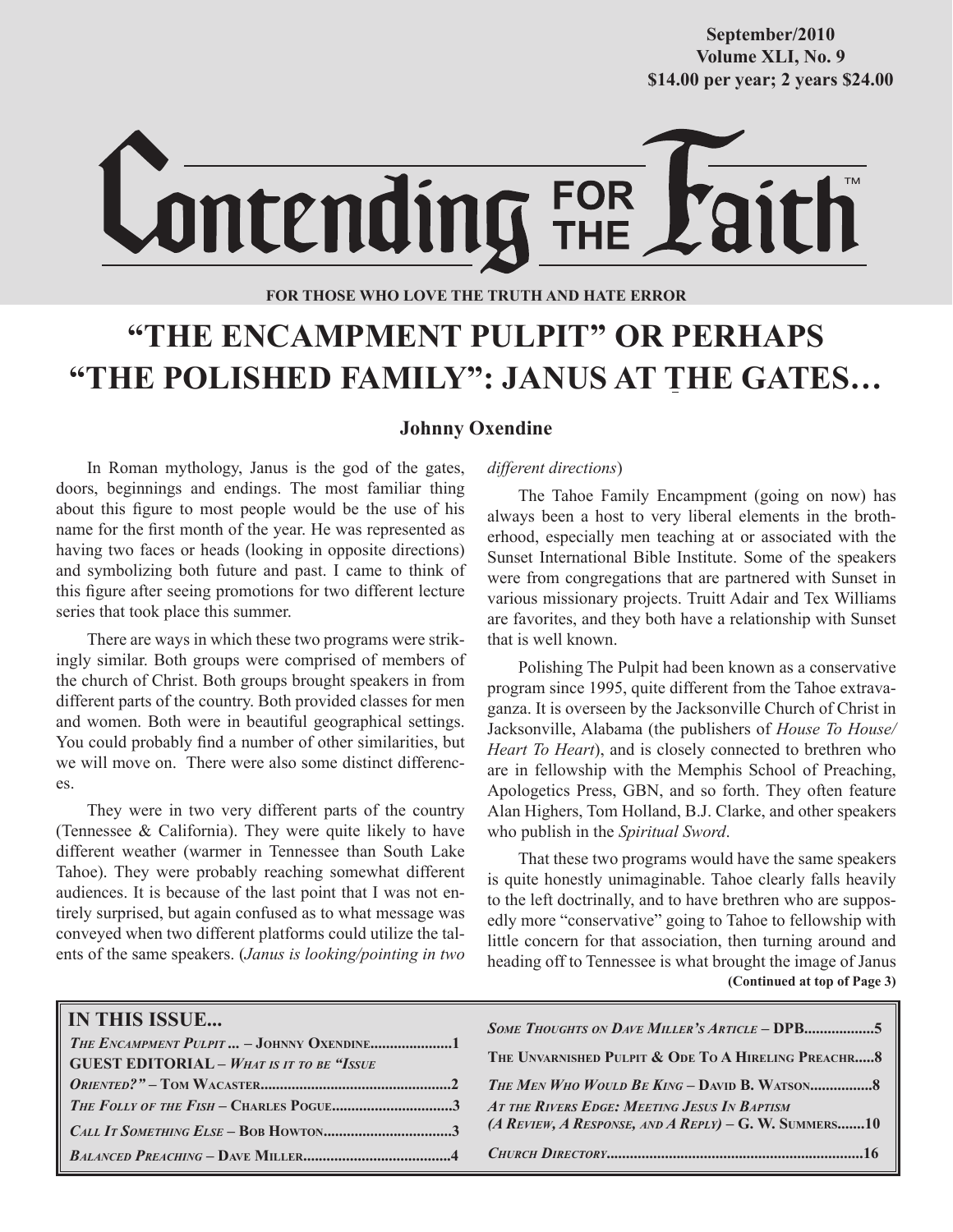

## **David P. Brown, Editor and Publisher dpbcftf@gmail.com**

*COMMUNICATIONS received by CONTENDING FOR THE FAITH and/or its Editors are viewed as intended FOR PUBLICATION unless otherwise stated. Whereas we respect confidential information, so described, everything else sent to us we feel free to publish without further permission being necessary. Anything sent to us NOT for publication, please indicate this clearly when you write. Please address such letters directly to the Editor David P. Brown, P.O. Box 2357, Spring, Texas 77383. Telephone: (281) 350-5516.*

#### **SUBSCRIPTIONS RATES**

*Single Subscriptions: One Year, \$14.00; Two Years, \$24.00. Club Rate: Three One-Year Subscriptions, \$36; Five One-Year Subscriptions, \$58.00. Whole Congregation Rate: Any congregation entering each family of its entire membership with single copies being mailed directly to each home receives a \$3.00 discount off the Single Subscription Rate, i.e., such whole congregation subscriptions are payable in advance at the rate of \$11.00 per year per family address. Foreign Rate: One Year, \$30. NO REFUNDS FOR CANCEL-ATIONS OF SUBSCRIPTIONS.*

### **ADVERTISING POLICY & RATES**

*CONTENDING FOR THE FAITH was begun and continues to exist to defend the gospel (Philippians 1:7,17) and refute error (Jude 3). Therefore, we are interested in advertising only those things that are in harmony with what the Bible authorizes (Colossians 3:17). We will not knowingly advertise anything to the contrary. Hence, we reserve the right to refuse any offer to advertise in this paper.*

*All setups and layouts of advertisements will be done by CONTENDING FOR THE FAITH. A one-time setup and layout fee for each advertisement will be charged if such setup or layout is needful. Setup and layout fees are in addition to the cost of the space purchased for advertisement. No major changes will be made without customer approval.*

*All advertisements must be in our hands no later than two (2) months preceding the publishing of the issue of the journal in which you desire your advertisement to appear. To avoid being charged for the following month, ads must be canceled by the first of the month. We appreciate your understanding of and cooperation with our advertising policy.*

*MAIL ALL SUBSCRIPTIONS, ADVERTISEMENTS AND LETTERS TO THE EDITOR-IN-CHIEF, P. O. Box 2357, Spring, Texas 77383-2357. COST OF SPACE FOR ADS: Back page, \$300.00; full page, \$300.00; half page, \$175.00; quarter page, \$90.00; less than quarter page, \$18.00 per column-inch. CLASSIFIED ADS: \$2.00 per line per month. CHURCH DIREC-TORY ADS: \$30.00 per line per year. SETUP AND LAYOUT FEES: Full page, \$50.00; half page, \$35.00; anything under a half page, \$20.00.*

*CONTENDING FOR THE FAITH is published monthly. P. O. Box 2357, Spring, Texas 77383-2357 Telephone: (281) 350-5516.*

> **Ira Y. Rice, Jr., Founder August 3, 1917-October 10, 2001**

# *Guest Editorial...*

# *What Is It To Be "Issue-Oriented?"*

Occasionally, I will hear someone make the comment that those who are adamant regarding issues that face the Lord's church are *issue-oriented*. Funk and Wagnalls defines *issue* as "a matter of importance to be resolved." Webster says it is "the point or matter pending in a suit on which two parties join and put their cause to trial." *Oriented* means "the determining of one's position with reference to circumstances, ideals, etc." (Funk and Wagnalls). Hence, to be "issue-oriented" is to "determine one's position and put that cause to trial or to the test." Christians are obligated to **"prove all things; hold fast that which is good"** (1Thess. 5:21). Hence, it stands to reason that *issues* will always be facing the Lord's church. Since Christians have the obligation to **"sancify in your hearts Christ as Lord: being ready always to give answer to every man that asketh you a reason concerning the hope that is in you"** (1 Peter 3:15), we must be *oriented* to give a defense of **"the faith once for all delivered to the saints"** (Jude 3).

Although it is possible to become so imbalanced that we are cynical about the Lord's church and its future, **we must face the fact that so long as the church exists we are going to have to face the issues that come our way. To do otherwise is to abdicate our responsibility** (Emphasis Mine, Ed.).

A negative connotation has been attached to the words *issueoriented*. This *label* is used by critics to hush the mouths of those who still love the Truth while making the unsuspecting believe that there is something inherently evil in dealing with issues. None would be so bold as to suggest that all issues should be ignored, since even the most liberal *change agent* will take us to task on the issue of being issue-oriented.

The question arises, then, as to when our dealing with issues becomes imbalanced. *I suggest to you that any issue that comes down the pike is an issue that cannot be ignored and must be dealt with forthrightly*. *If the Truth is at stake we cannot and will not remain silent. The only alternative is to ignore the issues and allow the church to be swept into apostasy*. *It is my studied conviction that at least one reason why the Lord's church is so troubled today is that too many brethren have simply grown weary of fighting the battle. Consequently false teachers have crossed the threshold, and are in the midst of the flock having a heyday* (Emphasis Mine, Ed.). Meanwhile, too many elderships and preachers sit back and do nothing for fear that they might be perceived as being *issue-oriented*. Yes, it is possible to become so consumed with the issues that face the Lord's church that one can become cynical and never hold out any hope to God's people. But the desire to provide hope and peace cannot drive us to ignore the issues that would in fact rob us of that hope and peace by leading us into error. **—Tom Wacaster (***CFTF*, June, 1998, p. 9).

[*Re.: Dave Miller's errors and those who fellowship him, bro. Tom no longer believes what he wrote in 1998.Is hissilence indicative of "grow[ing] weary of fighting the battle" and why he ignores these issues. Why does he no longer believe "that any issue...cannot be ignored and must be dealt with forthrightly"? Her is another physician who needs to repent and heal himself.***—DPB** ]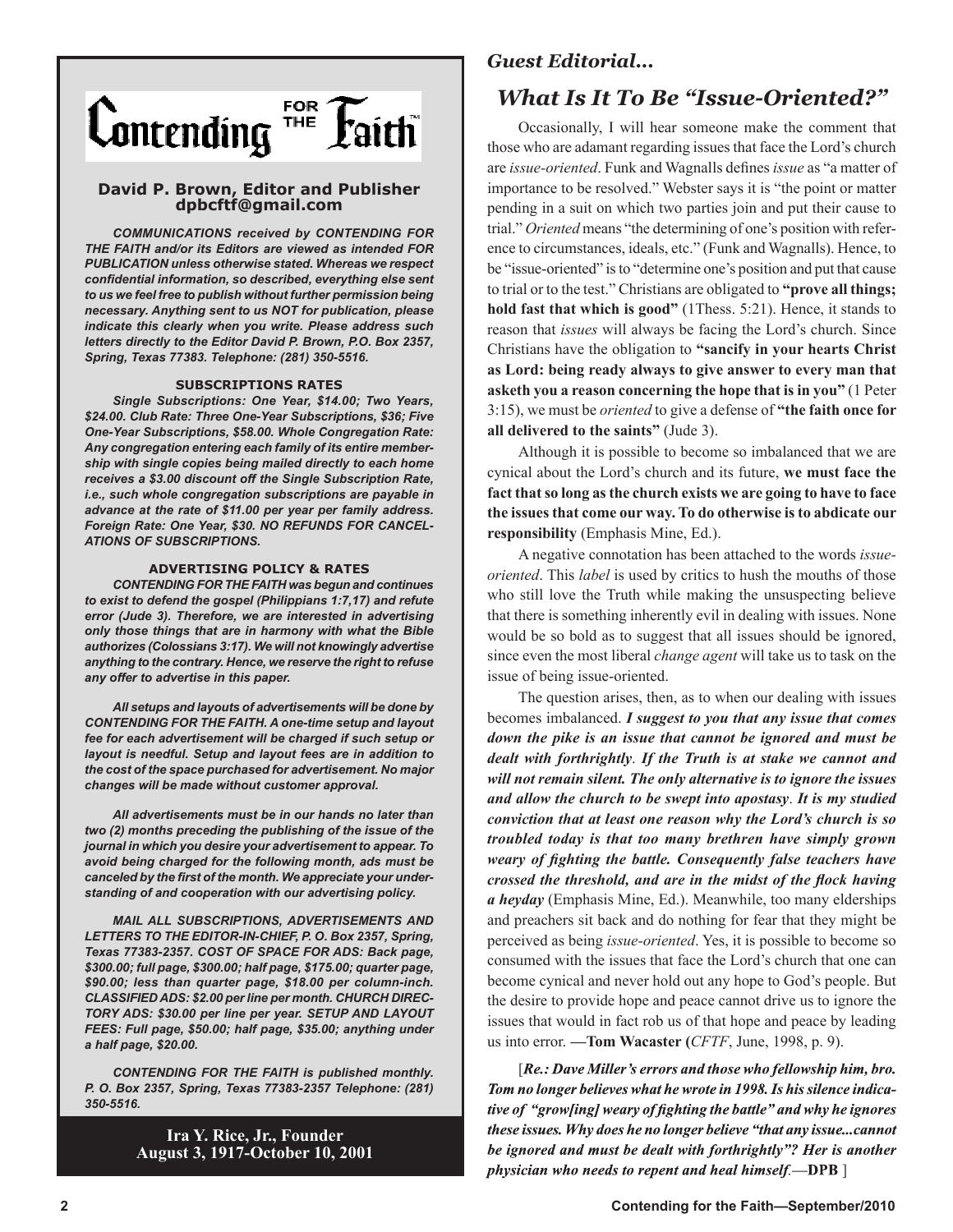## to mind. **(Continued From Page 1)**

You cannot say that Glenn Colley or Brad Harrub are hypocrites (Matthew 23), rather I believe they are a whole new order in the church—*and it is amazing that "conservative" brethren do not view this as problematic.* No doubt the brethren in Tahoe are glad to have another "bunch" of "conservatives" to legitimize their encampment. Colley and Harrub are multi-year attendees in Tahoe, and have been joined in recent years by Phil Sanders and Joe Wells.

Looking in the other direction (entirely) are the brethren in Tennessee, who apparently are not concerned with brethren speaking there (Tahoe) any more than the Memphis School of Preaching is concerned about speakers coming on to their program after having participated in the Sunset Workshops. *Janus? Disambiguation would be nice*.

> **—1724 Lake St. San Mateo, CA 94403-1023**

<u>RRARARARARARARARARARARARARARARAR</u>

# **THE FOLLY OF THE FISH**

# **Charles Pogue**

William Jennings Bryan, known as the great commoner, once told the story of a man who believed a saltwater fish could be adapted to live in freshwater. He placed a herring in a jar of salt water, and day by day removed just a little of the water and replaced it with rainwater. At last, the herring was living in completely fresh water. But the man was not satisfied with that result, so every day he removed a little bit of the freshwater until he had the herring breathing air. At that point, he put the herring in a cage and kept it like a bird. But, alas, one day when his master was gone, the man's servant placed a cup of water in the cage for the fish to use to moisten his food. When the man returned, he found the fish had inadvertently stuck his head into the water and drowned.

Once there was a lectureship held by a congregation that used only sound faithful preachers. But year by year and one by one, a brother who was willing to compromise on the matter of fellowship replaced one of the sound men until the entire program was filled with men who would fellowship nearly anyone. Then, year by year, the speakers removed a point of Truth from their lectures and replaced it with error. Finally, the lectureship had completely abandoned the Truth, and only error was heard from speaker to speaker. One year by a still unexplained mistake and oversight, a sound Gospel preacher was invited to speak, and when he spoke, he rebuked the whole lot of them. Consequently, the brother was immediately labeled a troublemaker, called all sorts of uncomplimentary names, was withdrawn from and written up by Dick Sztanyo in the "Preacher's Files" as a new anti! *The Moral Of This Story Is*: *Only a birdbrain would do a thing so fishy as to consort with "herring" brethren.*

> **—P.O. Box 592 Granby, MO 64844**

# **CALL IT SOMETHING ELSE Bob Howton**

I was reading in the excellent Bellview Lectureship book *Leadership* the other day, and came across an article by bro. Dub McClish, in which he gave a comprehensive review of the highly controversial subject, titled, *Reevaluation/Reaffirmation of Elders*. On page 89 of the cited volume, the following statement is made:

Both the Brown Trail Elders (Bedford, TX) and the committee of its preachers and instructors surely anticipated that their adoption of the "Reevaluation/Reaffirmation of Elders" process would associate them with the generally recognized liberal congregations .... and bring criticism upon them because of such action.

The footnote on that paragraph dealt with the implications of that anticipated action, in the following words:

Dave Miller was defensive about this very charge in his

sermon of April 8, 1990.

But what about this idea of reevaluating current Elders, or reconfirming? There are some brethren that are really up in arms, it seems to me, and say, 'That is what the liberals are doing'.... We may use the term "Evaluating" of Elders, we may use the term 'Reconfirmation'. If these terms concern you, then call it something else.

I am aghast that *anyone* who claims to be a "Gospel' preacher would say such a thing! Using this misguided and erroneous standard would have us render *any* bedrock scriptural rule in such manner as to completely destroy the original intent of the idea. Look at the comparison of Colossians 1:18, as spoken by inspired men, and the diluted/abused idea imposed by mortal intermeddling and confusing. "**And He is the head of the Body, the Church**...." Now, call it something else! And He is the *supposed* head of *some*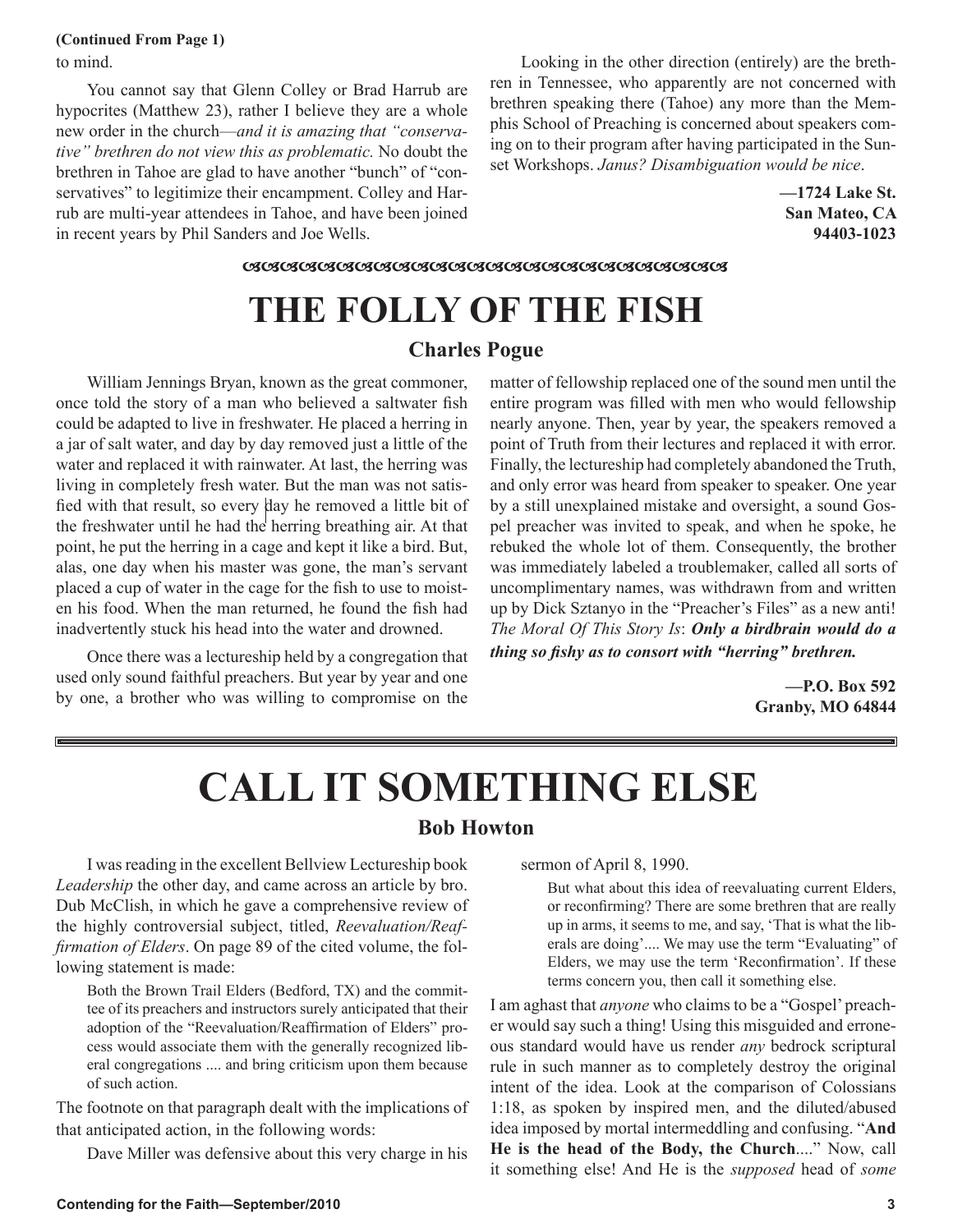body, which *could be* a church.... *Absolutely absurd!* And a dangerous *falsification* of God's Holy Word. 2 John 9 still says: **"Whosoever transgresseth, and abideth not in the doctrine of Christ, hath not God."** That, in my opinion, is exactly what transpires when anyone takes a Law from God and *calls it something else!* Using that kind of philosophy concerning the topic of "Reevaluating/Reconfirming Elders" and realizing that we can "call it something else," let's call it what it is! It is a deluded misapplication of Truth and as such, is a work of the devil! The Bible surely *proves* that *Truth*, but not the "Re-evaluating" misconception!

Calling truth "error" or equating "error" as Truth, carries eternal and severe consequences!

Heb. 10:25 warns Christians to not forsake the assembling together at the appointed times. *Let's call it something else, and meet whenever it does not interfere with other plans we might have.*

Acts 20:7 clearly requires partaking of the Lord's Supper every First Day of the week. *Let's call it something else,* 

*and partake of it whenever, or if, we choose to partake of it at all.*

I Cor. 16:1, 2 gives orders for Christians to give cheerfully, and liberally each first day of the week. *Let's call it something else, and give only if we wish to, or not at all, as we use God's funds for us.*

2 Tim. 2:15 dictates that Christians must study God's Word, if they'd be approved of God. *Let's call it something else, and thumb through a few pages of the Bible every once in a while.* 

Remember! You can call the cute black "kitty" with the white racing stripes, your "baby," but you'd better be careful to not rock on it's tail! Just so! Sin is sin, no matter what you wish to call it!

> **—***The Evangel* **East Pointe Church of Christ 3935 Woodland Forrest Dr. Tuscaloosa, AL 35405**

# **FREE CD AVAILABLE**

*Contending for the Faith* is making available a CD-ROM free of charge. *Why is this CD important? ANSWER*: It contains an abundance of evidentiary information pertaining to Dave Miller's doctrine and practice concerning the re-evaluation/reaffirmation of elders, MDR, and other relevant and important materials and documents directly or indirectly relating to the Brown Trail Church of Christ, Apologetics Press, Gospel Broadcasting Network, MSOP, and more.

 To receive your free CD contact us at *Contending for the Faith*, P. O. Box 2357, Spring, TX 77383-2357, or email us at dpbcftf@gmail.com. **If you desire to have a part in the distribution of this important CD you may make your financial contributions to the Spring Church of Christ, P. O. Box 39, Spring, TX 77383.**

# **Balanced Preaching**

# **Dave Miller**

When we abandon the numerous preaching manuals of men and return to THE one and only authority for understanding biblical homiletics, we are struck with awe that the contrast could be so blatant.

*First*, Some say the preacher should never offend or create division by his life or teaching. Granted, some preachers may inappropriately do so. On the other hand, the preacher who is patterning his life and teaching after Jesus will inevitably do so. In Jesus' case, **"there was much murmuring among the people concerning him"** (John 7:12). Time and time again, Jesus' doctrine and bold actions stirred up division: **"So there was a division among the people because of him"** (John 7:43; cf. John 10:19; 1 Cor. 11:19). The prevailing mood in the church of today is "peace at all costs," "smooth it over" and "whatever you do, don't create division." No one wants division for division's sake. But we've missed an extremely important element of biblical religion if we fail to hear the words of our Master when he declared: **"Suppose ye that I am come to give peace on earth? I tell you, nay; but rather division"** (Luke 12:51).

*Second*, among our more sophisticated brethren, a common sentiment suggests that it is inappropriate for the preacher to "call names" or speak too directly about a false doctrine, false teacher or false church. The "reasoning" behind this tenet suggests that such an approach only serves to alienate people. Granted, human discretion may need to be exercised to avoid unnecessary antagonism. But does this premise, in fact, have biblical support? If so, how do we account for the fact that both John the Immerser and Jesus labeled contemporaries with rather direct names (e.g., **"brood of vipers," "fools," "blind guides," "hypocrites," "child of hell," "serpents," "of your father the devil"**—Matt. 3:7; 12:34; 23:15-17, 33; John 8:44)? How do we account for the fact that Paul publicly called individuals down–by name–for their misdeeds (e.g., Demas, Hymenaeus, Alexander, Philetus, Peter, Alexander the Coppersmith–Gal. 2:11- 14; 1 Tim. 1:20; 2 Tim. 2:17, 18; 4:10,14)? Why did John call Diotrephes' name (3 John 9, 10)? Why did John come right out and call the name of a false religious group (Rev. 2:6,15)? One gets the idea that maybe publicly pinpointing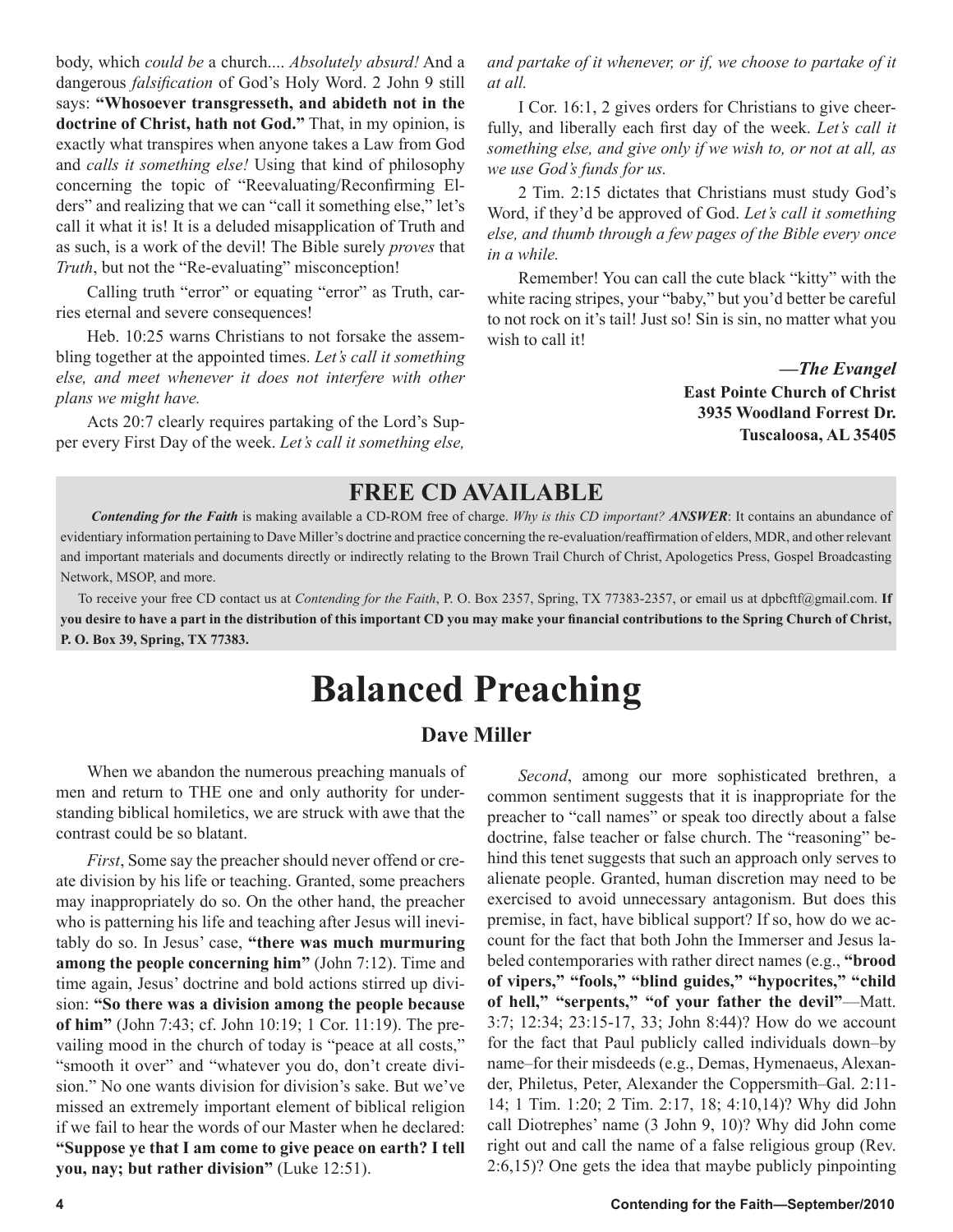people, groups, and doctrines can be a wholesome activity!

*Third*, one hears a lot about the need to have "balanced preaching." Presumably, what is meant by this admonition is that the preacher should refrain from being too "negative." Granted, we should **"speak the truth in love"** (Eph. 4:15), but the Bible repeatedly intimates that the human mind is in more need of negative than positive. The inspired preacher Jeremiah was told that his task consisted of six activities: to root out, pull down, destroy, throw down, build, and plant (Jer. 1:10). Notice that four out of the six are negative behaviors. When queried by the rich young man concerning eternal life, Jesus delineated six commands, four of which were negative (Matt. 19:16-19). When Paul told Timothy what the New Testament preacher's task entailed, he summarized: **"reprove, rebuke, exhort"** (2 Tim. 4:2). Two of the three are negative.

The conclusion is hard for many to accept: biblical preaching–preaching that is balanced–is divisive, offensive, and often negative. God's proclaimed truth is like a hammer that breaks rocks in pieces (Jer. 23:29). To many, it is foolishness (1 Cor. 1:18). Their hard hearts are offended by it (Matt.15:12-14). It's divisive, negative qualities are accentuated only in the mind of the disobedient (Acts 7:51). But to those will receive it with humility, it will save their souls (Jas. 1:21)! (*The Restorer*, Editor: Gary Workman, Vol. 8, No. 2, 1988, February, p.3)

# 

# **SOME THOUGHTS ON DAVE MILLER'S ARTICLE**

# **David P. Brown**

The previous article states the Truth about most of those brethren who call for balanced preaching. In it, Miller well describes their mind-set. And, we regret to say, their numbers have greatly multiplied over the past half century. Of course, such beguiled brethren have always been around, opposing faithful brethren who correctly hate and oppose every false way (Ps. 119:104).

Sadly, in his article, the 1988 Miller finds himself in the unenviable position of opposing one of the chief efforts employed by the supporters and defenders of the 2010 Miller. In their feeble attempts to justify extending fellowship to him, although he refuses to acknowledge his errors and repent of them, these brethren find themselves at odds with the 1988 Miller. These weak and insipid characters condemn those brethren who oppose Miller's false teaching and fellowshipping him in his errors by labeling them spiritually unbalanced and the source of much, if not most, of the churches problems.

Miller's closing remarks in his 1988 article "Balanced Preaching" need to be embedded deeply in our readers' minds. One reason for such is that Miller's article is not only the Truth regarding those who cry out for balanced preaching today, but it also applies to the 2010 Miller who turned from the sentiments he expressed in his 1988 article and now embraces what he condemned twenty two years ago. Thus, Miller's 1988 article applies as much to him in 2010 as it does to those who call for balanced preaching in their efforts to support him and defend themselves and others in their unscriptural fellowship of him. *So it is that the 1988 Miller condemns the 2010 Miller along with all those who call for balanced preaching (as Miller defined and employed the term) in their weak efforts to support him and remain in fellowship with him as he continues in his errors today.*

In 2005, one of the first objections made to our Scriptural opposition to Miller's errors was that we were unbalanced. Obviously, these ne'er-do-wells who continue to oppose us for opposing Miller consider their own opposition to us a component part of being Scripturally balanced. On the other hand, our opposition to Miller's false teaching and continued unrepentant attitude is judged to be unbalanced. That crooked disposition of heart remains to this day among the defenders of the unrepentant Dave Miller.

The following quotations are indicative of the disposition of heart with which Miller dealt and refuted in his good 1988 article. In reading these quotations from Miller's present-day defenders, please keep in mind that Miller refuted them in his 1988 article. But, with his change of heart, he has in his 1988 article also refuted and condemned himself. The reader is directed to Miller's closing remarks in his article entitled "Balanced Preaching" where he wrote:

The conclusion is hard for many to accept: biblical preaching- –preaching that is balanced–is divisive, offensive, and often negative. God's proclaimed truth is like a hammer that breaks rocks in pieces (Jer. 23:29). To many, it is foolishness (1 Cor. 1:18). Their hard hearts are offended by it (Matt.15:12-14). It's divisive, negative qualities are accentuated only in the mind of the disobedient (Acts 7:51). But to those will receive it with humility, it will save their souls (Jas. 1:21)!

*The following quotations are from various articles in the September 2005 "new" Gospel Journal. This was the second issue that former co-editors Barry Grider and John Moore edited.* According to the 1988 Dave Miller these brethren fail to understand that balanced preaching is "divisive, offensive, and often negative." That "It's divisive, negative qualities are accentuated only in the mind of the disobedient (Acts 7:51)."

Balance is a word abused by liberals and is anathema to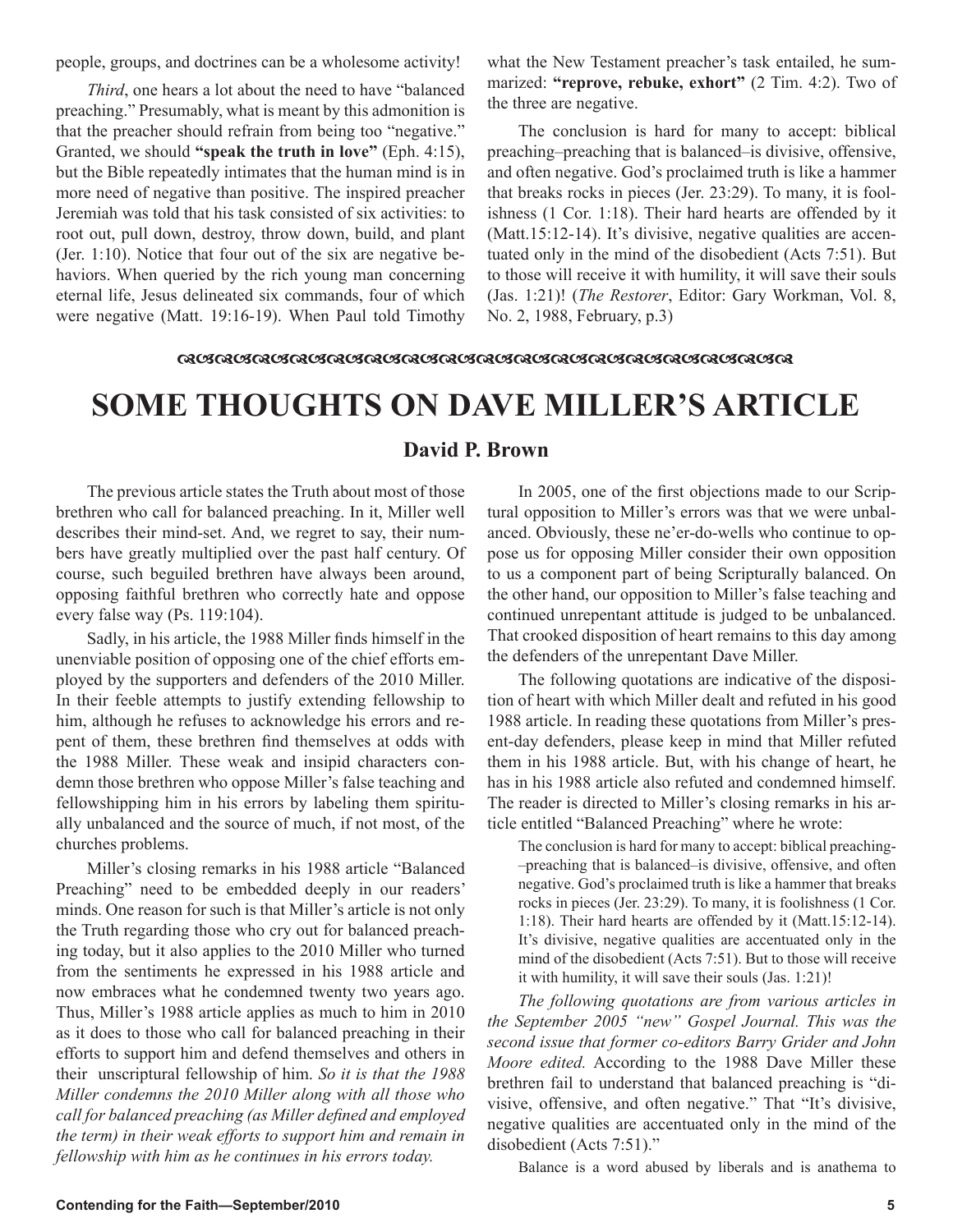radicals…. Some spend their time constantly critiquing what others are doing and at times even refusing to endorse good and noble endeavors of sound brethren…. The church must maintain proper balance if it is to grow and if it is to have a positive influence in our world….

Both men [the men are named, Editor] are well grounded in the faith, are experienced in the Lord's work, are dedicated to truth, have good balance…. There will be unity of the Spirit in the bond of peace among brethren when we seek the very best for each other and get permanently away from a biting, devouring disposition to destroy…. Too many of us do not treat a brother as we would like to be treated were roles reversed. Caustic words have a sure way of returning to haunt us…. Is there any among us who cannot make improvement in the way we treat our brethren in Christ? Remember, He died for the very ones we may be seeking to crush….

Too many brothers wear Sound Doctrine as a badge of Christianity. In reality, the badge of Christ is Love…. A few years ago, I believed that as long as I taught the truth, then my love for others could not be questioned. I gleefully attacked liberals and change agents with sarcasm and satire. If they would have read my articles and heard my preaching they would have been stabbed by my rapier wit…. Many sound preachers and Christians have failed here. Love demands that we care for liberals, legalists, change agents, denominationalists, and…one another. Sitting behind a keyboard pecking out condemnations appears rude, arrogant, resentful, and unkind all the qualities contrary to love—but it is easy…. We have all heard men defend truth who were more intent on making someone look stupid than inspiring conversion or repentance. Derision and ridicule express rudeness, not love…. We all face people, events and decisions in the church that are not matters of fellowship, but we do not like them. Some choose to "make an issue of them," but love chooses to let them go without a fight…. When change agents knock on the church's door its members must exhibit abiding love with meekness and instruction; this will thwart their will, not clever condensation [sic.] or gleeful humiliation (2 Tim. 2:24–26).

Christians are not to be arrogant or obnoxious in their conduct…. Brethren are not to be disagreeable so that their conduct in defense of the gospel becomes offensive….

We can be pigeonholed as that mean, exclusive bunch who think they are the only ones going to heaven while all else are going to hell…. There are instances where churches of Christ indeed have assumed an identity of belligerence… .

# **REMEMBER WHAT MILLER WROTE ABOUT SUCH MIND-SETS.**

*Both of the following paragraphs are from Neal Pollard's "Devil Disease" article, written in August 2005. Grider published it in the Forest Hill News on 8/30/2005.* 

[After mentioning the dangers of liberalism, the article stated]: There are too many…who are equally damaging and vicious in their attack on the body of Christ. In one sense, they are more dangerous due to their contention that they are rooting out all false doctrine and exposing all error. When they are doing so with proper ethics, attitude and balance, they are to be applauded. Yet, there is a mentality that seems wholly obsessed with full time heretic detection, slandering brethren, and scrupulously elevating minutia as on par with Christ's doctrine. They unnecessarily divide brethren…. They polarize and draw away disciples after themselves. They are fight-pickers, seemingly eager to engage in lengthy, unending diatribe and debate to the exclusion of other Christian obligations, of righteous, Christlike conduct, and of a charitable spirit that "is not rude…keeps no record of wrongs…does not delight in evil…" (1 Corinthians 13:5–6).

[Concerning these "fight-pickers," the same article then opined]: First, they are increasingly turning on one another. Further, they are succeeding in infecting themselves by their biting and devouring. Then, they are facilitating their own demise—that of influence, reputation, trustworthiness, and respectability. However, they have also viciously wounded good men and women…in the process.

Clearly the 1988 Miller did not see eye to eye with bro. Pollard. Remember Miller wrote:

In Jesus' case, **"there was much murmuring among the people concerning him"** (John 7:12). Time and time again, Jesus' doctrine and bold actions stirred up division: **"So there was a division among the people because of him"** (John 7:43; cf. John 10:19; 1 Cor. 11:19). The prevailing mood in the church of today is "peace at all costs," "smooth it over" and "whatever you do, don't create division." No one wants division for division's sake. But we've missed an extremely important element of biblical religion if we fail to hear the words of our Master when he declared: **"Suppose ye that I am come to give peace on earth? I tell you, nay; but rather division"** (Luke 12:51).

*Did Miller write the Truth on balanced preaching in 1988 or did Neal Pollard write it in his Devil Disease article in 2005?* We certainly have seen nothing from Miller indicating that he has repented of what he wrote about balanced preaching back in 1988.

*The following quotation came from the Forest Hill News, June 19, 2007, Volume 34, Number 25, published by Forest Hill Church of Christ, 3950 Forest Hill-Irene Rd., Memphis, TN 38125, Home of the Memphis School of Preaching. Barry Grider wrote:*

...In July [2007], I will begin a series of messages on Sunday evenings that will continue through the end of the summer entitled "The Beauty of Balance." Balance is the key to enjoying a healthy life both physically and spiritually. We will particularly notice how important it is for God's people to be balanced if we are to grow both spiritually and numerically.

Also, beginning Wednesday, the 4th of July, a special DVD series by Dave Miller entitled, "The Silencing of God," will be shown to the entire congregation, 7th grade and up. This also will continue through the end of the summer. **Brother Miller is a faithful and able gospel preacher who is doing a great work directing Apologetics Press in Montgomery, Alabama.** These special DVD presentations, focusing on our great religious heritage in America, will help us see what is happening to unravel our society that once lived by the motto "In God We Trust." The information will be startling, but needs to be heard. Don't miss it! (Bold Mine.—Editor)

Does anyone think that Grider would print the 1988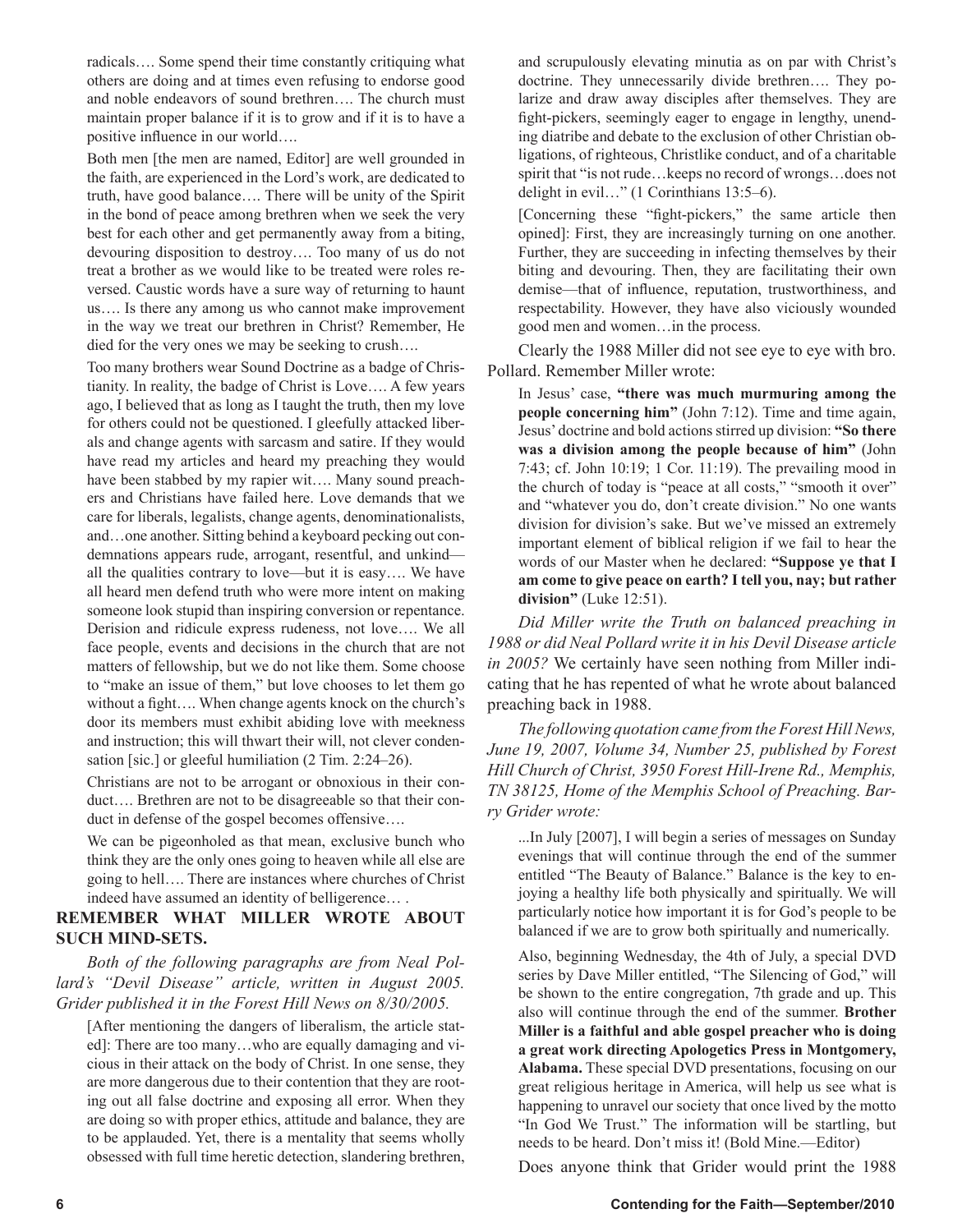Miller article on balanced preaching in Forest Hill's church bulletin today? Did bro. Miller evidence that he was "a faithful and able gospel preacher" in what he wrote in his article on balanced preaching in 1988?

Others in 2005, such as Alan Highers in *The Spiritual Sword,* made much ado about the importance of balanced preaching. Yes, this is the same Alan Highers who recently publicly announced that he had started a scholarship fund at Freed-Hardeman University, and not long ago, spoke on the sin of mechanical instruments of music during the 21st Century luncheon at that particular Lipscomb Lectureship. However, Highers said he was not on said lectureship, but he and the 21st Century luncheon were listed in the lectureship schedule brochure.

Since Miller is a regular speaker on the annual Spiritual Sword Lectureship, I wonder why bro. Highers did not run Miller's 1988 article on balanced preaching in that 2005 *Spiritual Sword* issue dealing with balanced preaching. Remember in 1988 Miller wrote:

...among our more sophisticated brethren, a common sentiment suggests that it is inappropriate for the preacher to "call names" or speak too directly about a false doctrine, false teacher or false church. The "reasoning" behind this tenet suggests that such an approach only serves to alienate people. Granted, human discretion may need to be exercised to avoid unnecessary antagonism. But does this premise, in fact, have biblical support? If so, how do we account for the fact that both John the Immerser and Jesus labeled contemporaries with rather direct names (e.g., **"brood of vipers," "fools," "blind guides," "hypocrites," "child of hell," "serpents," "of your father the devil"** — Matt. 3:7; 12:34; 23:15-17, 33; John 8:44)? How do we account for the fact that Paul publicly called individuals down—by name—for their misdeeds (e.g., Demas, Hymenaeus, Alexander, Philetus, Peter, Alexander the Coppersmith—Gal. 2:11-14; 1 Tim. 1:20; 2 Tim. 2:17, 18; 4:10,14)? Why did John call Diotrephes' name (3 John 9, 10)? Why did John come right out and call the name of a false religious group (Rev. 2:6,15)? One gets the idea that maybe publicly pinpointing people, groups, and doctrines can be a wholesome activity!

Of course what Grider and friends wrote about balanced preaching was one thing, but they hastened to depart from their own prescription for balanced preaching and living when they referred to those who marked them for their errors. The ultimate in their hypocrisy was seen in the Forest Hill church's fallacious withdrawal of fellowship from Dub McClish and your editor in December of 2009.

Also, is it the practice of balanced Christianity to continue to leave brother Garland Elkins off of the Spiritual Sword Lectureship and fail to include Alan Highers on the MSOP lectureship? Surely, between Getwell, *The Spiritual Sword*, Forest Hill, and the MSOP, there are enough sophisticated brethren to allow for about anything and, in the minds of many brethren, justify it too—all in the name of balanced preaching and fellowship.

Again in 1988, Dave Miller wrote the following about those who call for balanced preaching.

...the Bible repeatedly intimates that the human mind is in more need of negative than positive. The inspired preacher Jeremiah was told that his task consisted of six activities: to root out, pull down, destroy, throw down, build, and plant (Jer. 1:10). Notice that four out of the six are negative behaviors. When queried by the rich young man concerning eternal life, Jesus delineated six commands, four of which were negative (Matt. 19:16-19). When Paul told Timothy what the New Testament preacher's task entailed, he summarized: **"reprove, rebuke, exhort"** (2 Tim. 4:2). Two of the three are negative.

Does anyone think that Miller's 1988 article will be handed out to the MSOP students, or that Bobby Liddell, the MSOP director, will put it in their publication, *The Yokefellow*? MSOP faculty members have been known to have Miller's September 2005 article at the ready when they are asked about Miller's involvement in the R&R of elders. Then they (at least some of them) can also present it to the inquirer to show that Miller has repented of his sin in teaching and practicing the R&R of elders, etc., *about which in reality the article says nothing.*

One thing is for certain, Miller's 1988 article is exceedingly clear, frank, and candid on what the Bible teaches on balanced preaching and what some people who call for it actually mean by it. It is as succinct and pointed as his September 2005 article is nebulous and vague—but it certainly does not evidence Miller's repentance for having taught and practiced at the Brown Trail Church of Christ the R&R of elders, etc.—*for which to this day he has not repented.*

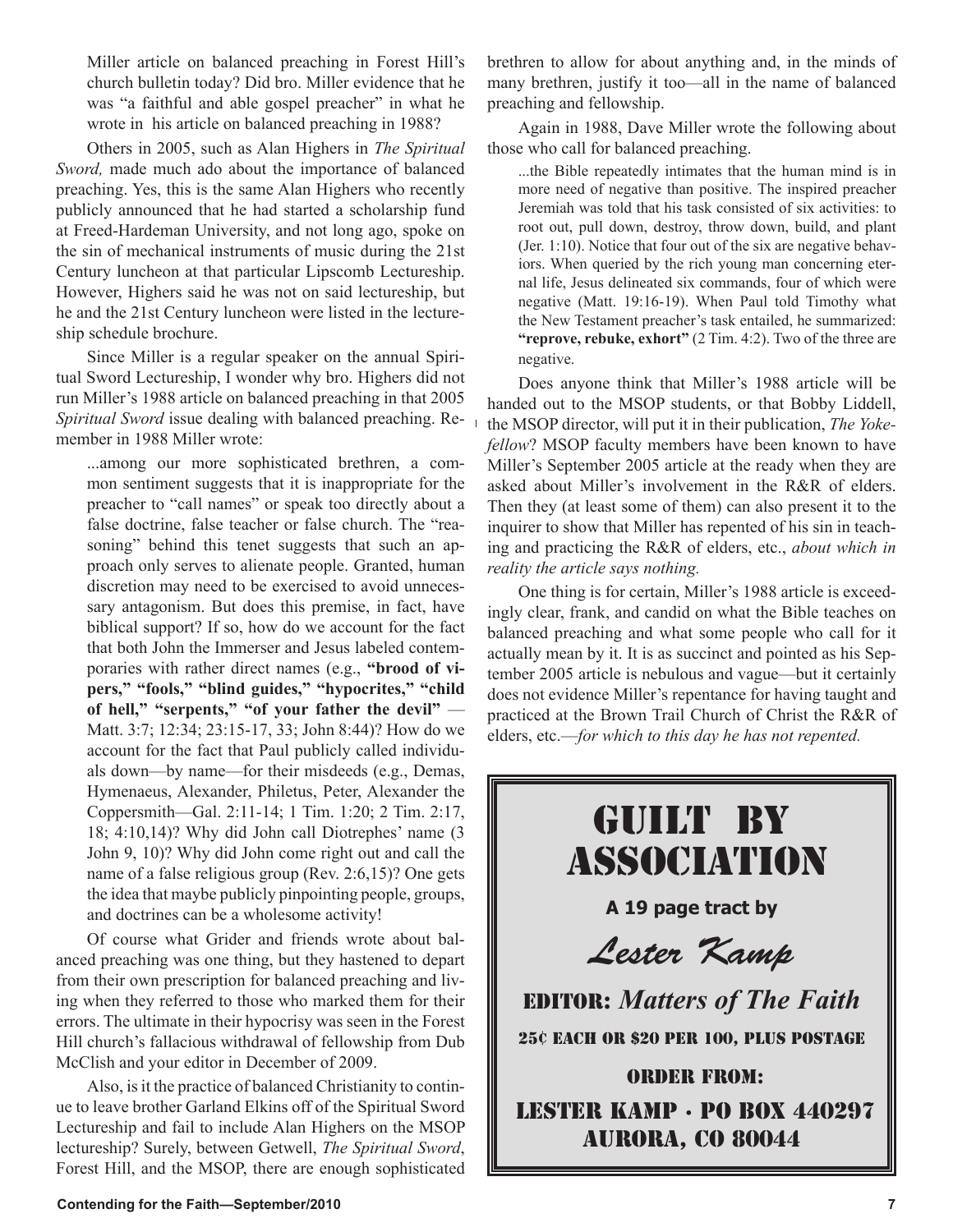Logic forces us to conclude that the *balanced preaching* called for by the brethren herein mentioned and others of like-mindedness will produce a *balanced fellowship*. But it will be a fellowship built on the same flimsy foundation that was advocated some forty or so years ago by the forerunners of those who dominate and control the universities operated by the brethren today—the balanced preaching best exemplified by Max Lucado and Rubel Shelly.

To a degree, the face of that balanced fellowship is revealed in the article by Johnny Oxendine appearing on the front page of this issue of *CFTF* entitled, *"THE ENCAMP-MENT PULPIT" OR PERHAPS "THE POLISHED FAMI-LY": JANUS AT THE GATES… .* Rather than allow the Word of God alone to determine what our obligations to Him are, these preachers are seeking a consensus of certain brethren of their own choosing, who to them seem to be somewhat in the church, in their efforts to decide what is and is not a matter of fellowship. And, then we wonder from where church councils, synods, and conferences came.

When will we ever learn that it is God's Truth alone that unites us and not a consensus reached by a conclave of frail but polished preachers who have the unmitigated gall to determine by their own likes and dislikes what a fellowship matter is and what it is not. The respect of many for Bible authority is certainly at a very low ebb.

By the mercies of Christ, we exhort all to pattern their characters after the examples of Moses, Joshua, Caleb, Samuel, Elijah, all the prophets, John the Immerser, Christ's apostles, the New Testament evangelists, and above all Jesus Christ, our Lord, rather than today's so-called balanced brethren who, from polished and glittering pulpits, spew their honey flavored and hypocritical poison out to audiences that lap it up to the eternal destruction of all involved.

# **THE UNVARNISHED PULPIT**

"Don't be negative, said some to me; But they were as negative as could be. Don't be negative was their constant cry But from the cross I heard Jesus sigh: 'Twas not sweet positive truth I taught That caused my painful death to be wrought. It was exposure of error, lust, and greed, That prompted my enemies to plot the deed.' So regardless of the cry of many I must be free from the blood of any. And when the Judgment opens wide, We can stand with the prophets side by side. Preach it, brother, preach, never compromise.

God must be glorified; it cannot be otherwise."

—Author Unknown

# ODE TO A HIRELING PREACHER

Preach a sermon, preacher; but make it short and sweet; Our stomachs strike at 12 o'clock, a hungering to eat. Preach a sermon, preacher; we care not what you say; As long as you leave us alone, and fire the other way. Preach a sermon, preacher; make it good and plain; But don't you dare to get so close as to call sin by its name. Preach a sermon, preacher; but don't get too specific; As long as you will generalize, we think you are terrific. Preach a sermon, preacher; make it what we love to hear; We'll pat you on your spineless back, while you scratch our itching ear.

—Author Unknown

ଈୄଔଈୠଢ଼୰ଌଢ଼ଌଢ଼ଌଌୠଌଢ଼ଌଌଌଌଌଌଌଌଌଌଌଌଌଌଌଌଌଌଌଌଌଌଢ଼ଢ଼ଢ଼ଢ଼ଢ଼ଢ଼ଢ଼

# **THE MEN WHO WOULD BE KING**

# **David B. Watson**

In the book of First Kings, chapters eleven and twelve we read of two men, Rehoboam and Jeroboam, both of whom desired to be king over all Israel. The position of king was a position of prestige and a position of power and a position of preeminence, and both men desired such.

*A Position of Prestige:* Rehoboam was the son of Solomon, of the dynasty of David, and rightful heir to the throne when his father died. Thus when **"Solomon slept with his fathers, and was buried in the city of David his father… Rehoboam his son reigned in his stead"** (1 Kng.. 11:43). The Pulpit Commentary points out that:

"we see here a young prince, heir to one of the greatest empires of antiquity, the inheritor of an illustrious and unequaled name, with all the advantages which the glory and greatness of his father could give him reaping the benefits of a long peace, his coffers full of money, his cities filled with all manner of store, his fleets ploughing the sea, his army guarding his frontier."

His position as king was indeed a position of prestige.

Jeroboam was "**the son of Nebat, an Ephrathite of Zereda, Solomon's servant, whose mother's name was Zeruah, a widow woman"** and **"he lifted up his hand**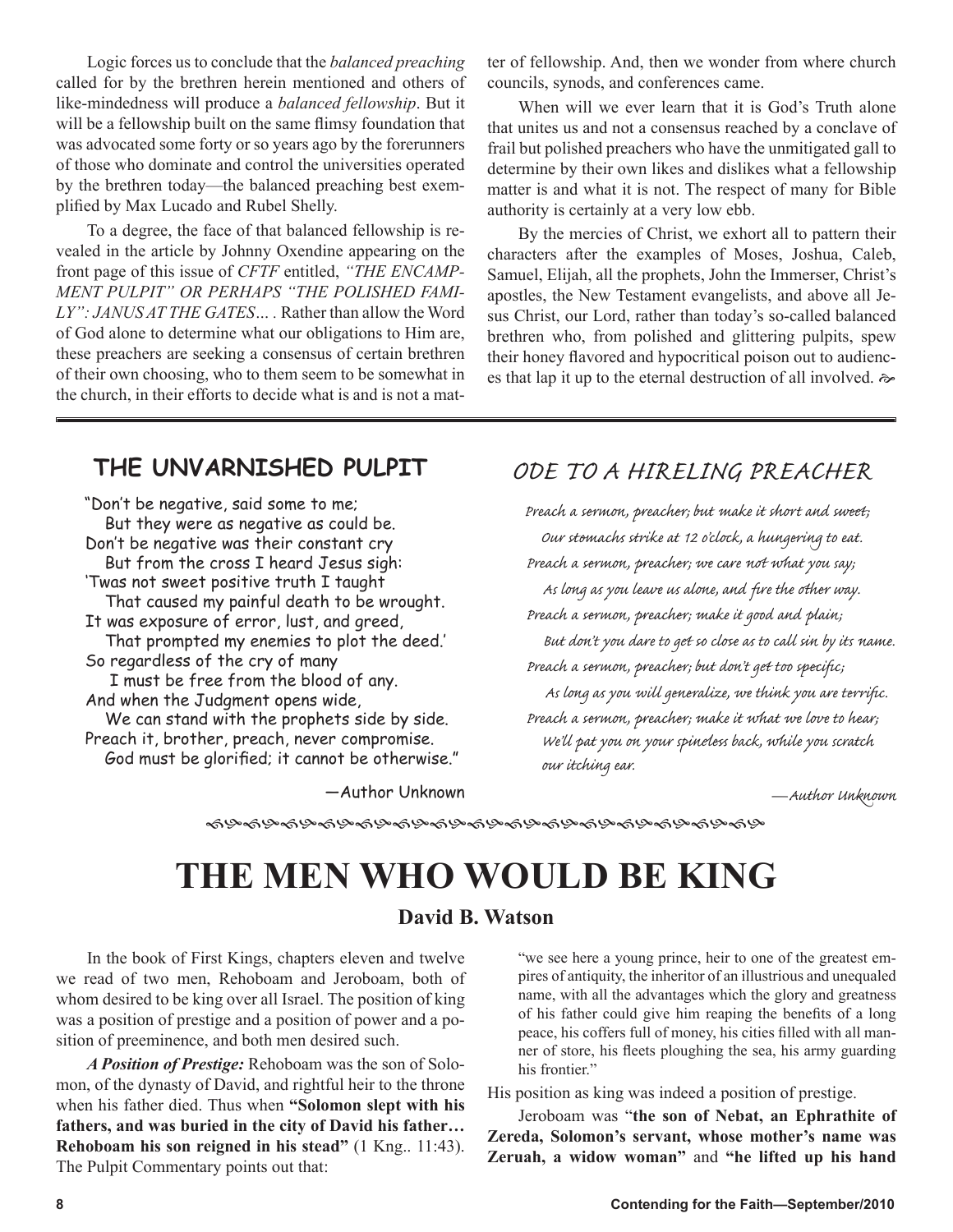**against the king. And this was the cause that he lifted up his hand against the king"** (1 Kng. 11:26-27).

**And it came to pass at that time when Jeroboam went out of Jerusalem, that the prophet Ahijah the Shilonite found him in the way; and he had clad himself with a new garment; and they two were alone in the field: and Ahijah caught the new garment that was on him, and rent it in twelve pieces: and he said to Jeroboam, Take thee ten pieces: for thus saith the Lord, the God of Israel, Behold, I will rend the kingdom out of the hand of Solomon, and will give ten tribes to thee (**1 Kng. 11:29-31)**.**

God promised: **"And I will take thee, and thou shalt reign according to all that thy soul desireth, and shalt be king over Israel"** (1 Kng. 11:37). He was further told

**And it shall be, if thou wilt hearken unto all that I command thee, and wilt walk in my ways, and do that is right in my sight, to keep my statutes and my commandments, as David my servant did; that I will be with thee, and build thee a sure house, as I built for David, and will give Israel unto thee** (1 Kng. 11:38).

Jeroboam wanted and was promised a position of prestige.

*A Position of Power:* The word "power" means "the ability to control others; authority; sway; influence" (Webster).

Rehoboam's desire for power is seen in his answer to the complaint of the people of Israel. The people had complained to him saying: **"Thy father made our yoke heavy, but make thou it lighter unto us"** (1 Kng. 12:10). Rehoboam answered "**My little finger shall be thicker than my father's loins. And now whereas my father did lade you with a heavy yoke, I will add to your yoke: my father hath chastised you with whips, but I will chastise you with scorpions"** (1 Kng. 12:10-11). Rehoboam saw his kingship as a position of power. **"The man Jeroboam was a mighty man of valour: and Solomon seeing the young man that he was industrious, he made him ruler over all the charge of the house of Joseph"** (1 Kng. 11:28). Jeroboam was a powerful man but wanted a greater position of power.

*A Position of Preeminence:* The word "preeminent" means "to project forward……eminent above others, excelling others……surpassing" (Webster).

**And it came to pass, when all Israel heard that Jeroboam was come again, that they sent and called him unto the congregation, and made him king over all Israel: there was none that followed the house of David, but the tribe of Judah only** (1 Kng. 12:20).

Jeroboam received a position of preeminence.

**And when Rehoboam was come to Jerusalem, he assembled all the house of Judah, with the tribe of Benjamin, an hundred and fourscore thousand chosen men, which were warriors, to fight against the house of Israel, to bring the kingdom again to Rehoboam the son of Solomon** (1 Kng. 12:21).

Rehoboam would have forced his position of preeminence on the people with power except that God intervened and stopped him saying **"this thing is from me"** (1 Kng. 12:24).

*The Present Problems:* The present distress among the congregations of God's people concerns an impenitent false teacher, Dave Miller, who has been marked and avoided by faithful brethren for years. This false teacher currently has a position of prestige as executive director of Apologetics Press. This false teacher has a certain amount of power and ability and authority to control, sway and influence others. This false teacher has a degree of preeminence and is thus looked up to by some. Perhaps these are some of the reasons this false teacher refuses to repent.

There are others who fellowship and support him in spite of his error. Many of these supporters are men who would be king in that they also have or desire to have positions of prestige at or in schools or academies, colleges or universities, broadcasting networks, publishing corporations, etc. Many of these supporters and promoters have the power and ability and authority to control, sway and influence others in the church and/or organizations of which they are a part.

*The Parallel:* Many of the supporters of the false teacher, Dave Miller, are like "Diotrephes who loveth to have the preeminence" (3 John 9).

Diotrephes was said to be "prating against us (faithful brethren – DBW) with malicious words" (3 John 10). When Rehoboam answered the people who complained to him, the record says that he **"answered the people roughly"** (1 Kng. 12:13). Faithful brethren, who have called for Dave Miller to repent, have been called "toxic" and "vile" and "liars" (among other things) by supporters of the false teacher, Dave Miller.

Further, Diotrephes "receiveth us (faithful brethren – DBW) not" (3 John. 9). **"Not content therewith"** (with malicious words) **"neither doth he himself receive the brethren"** but **"forbiddeth them that would, and casteth them out of the church"** (3 John. 10). Supporters of the false teacher, Dave Miller, have not been content with their malicious words against faithful brethren, but have gone so far as to mark and withdraw fellowship from those who rightly call for Dave Miller's repentance.

Faithful brethren, however, will continue to **"follow not that which is evil, but that which is good."** (3 John 11). Faithful brethren will continue to remember: **"He that doeth good is of God, but he that doeth evil hath not seen God"** (3 John 11). Faithful brethren will continue to pray for and call upon Dave Miller and his supporters to repent of their evil. May God deliver His church from men who would be kings.

> **—2490 Larkspur Ave. Middleburg, FL 32068-5964**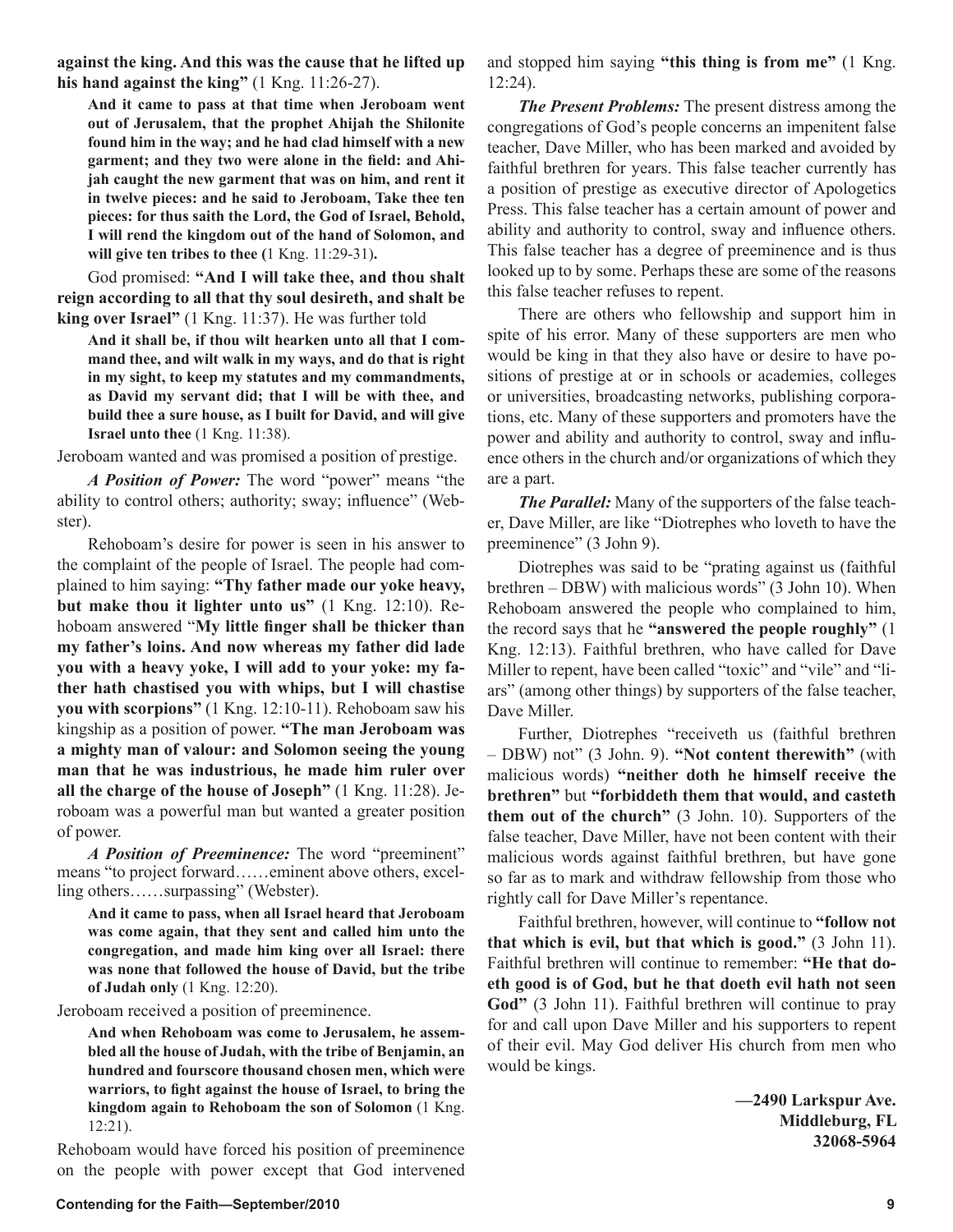# *AT THE RIVER'S EDGE***:** *MEETING JESUS IN BAPTISM* **(A REVIEW, A RESPONSE, AND A REPLY)**

# **Gary W. Summers**

Some time ago many churches received a booklet and a letter from the College of Biblical Studies at Abilene Christian University. The letter is addressed, "Dear church leader," and is signed by Jack R. Reese, who is the dean of the aforementioned college. The opening words are: "Preaching baptism and practicing it faithfully are crucial for the church in these days." While we agree wholeheartedly with that statement, the irony is that men like distinguished Carmichael Professor, Carroll D. Osburn (from Abilene Christian University) are the ones who have undermined the Bible's teaching on this subject, insisting that whether we baptize for or because of the remission of sins should not be a barrier to fellowship.

Therefore, we seek pardon for being a tad skeptical of anything coming out of ACU regarding the role that baptism plays in salvation. The booklet is designed to give people insight into baptism (which it does, in part). ACU's goal is that it will be used as a basis for Bible study in adult classes and youth groups. Such a decision would not be wise because, in spite of a few excellent thoughts, the material is seriously flawed.

The authors are Jeff W. Childers and Frederick D. Aquino. The former of these co-authored *The Crux of the Matter* (along with Jack Reese). In this book, faithful members of the church and Gospel preachers are accused of being judgmental and legalistic. Brethren are told that the authors, in their "study of the Scriptures began to call into question some of the conclusions we had reached in earlier decades" (18). Really? Why? The Bible still teaches by direct statement, approved example, and implication. What has changed? If someone comes along and shows a better way of doing things, we would all profit. If someone demonstrates that we have been guilty of poor interpretation techniques, fine—show us the better principle. But we are not about to trade fundamentally sound principles just because certain "professors" are bored with them. They further write:

Third, as we began to move out of our isolation and have real dialogue and relationship with people from other religious groups, many of us were astonished to see demonstrations of the fruit of the Spirit in their lives. Some of them seemed to evidence more Christian virtues than many of us. How could this be, if they had not come to the right understanding of the truth as we saw it (18)?

Commenting on this paragraph in February of 2001, this reviewer wrote:

Read this paragraph again, for this is truly "the crux of the matter." The faulty assumption is that denominational people have the fruit of the spirit and thus must be saved; the truth is that they have the appearance of the fruit because they have followed the teachings of the Word of God with respect to those things. The Holy Spirit inspired the Scriptures, and when people follow them, they are better for it. Many denominational folk have given up being immoral because the Scriptures teach against it…. In fact, that many live a purer life does not prove they are Christians, either.

This is nothing more than the philosophy of Max Lucado, as espoused in an article he wrote eight years ago: "A Dream Worth Keeping Alive: Liking the Fruit But Not the Orchard." Lucado also saw people who possessed the characteristics of Galatians 5:22-23, and he too wrongly concluded, "Why, they must be Christians." Who knows what will happen if he meets a patient Buddhist? In keeping with the spirit of this age, the means of determining who is a Christian has passed from objective criteria to subjective—from "Has he obeyed the gospel" to "Does he seem nice?"

That review went on to emphasize the importance of approaching the Bible objectively—to use the Scriptures to determine who is a Christian, rather than feelings.

# **Strengths**

*The River's Edge* does have a few strengths. It affirms that baptism is "a total immersion into him" (referring to Jesus, although the authors never capitalize the personal pronoun) (4). They state correctly: "Baptism is not just a command to be obeyed, an essential requirement to be checked off the list" (5). They periodically elaborate on that point:

We bring them to the riverbank, but we also wait for them on the other side, ready to walk along side them, telling them stories of the kingdom, challenging them to grow, and providing the resources they need to mature and to serve their Lord (14).

They emphasize the importance of commitment, even going so far as to warn that "following Jesus isn't for everyone" (18). They also urge that changed lives should be indicative of all Christians: "Transformation into the image of Christ is the chief aim of the Christian life…" (23). These are all points that the Scriptures teach, and they should be emphasized.



**CFTF, P.O. Box 2357, Spring, TX 77383-2357 Texas Residents Add 7.25% Tax**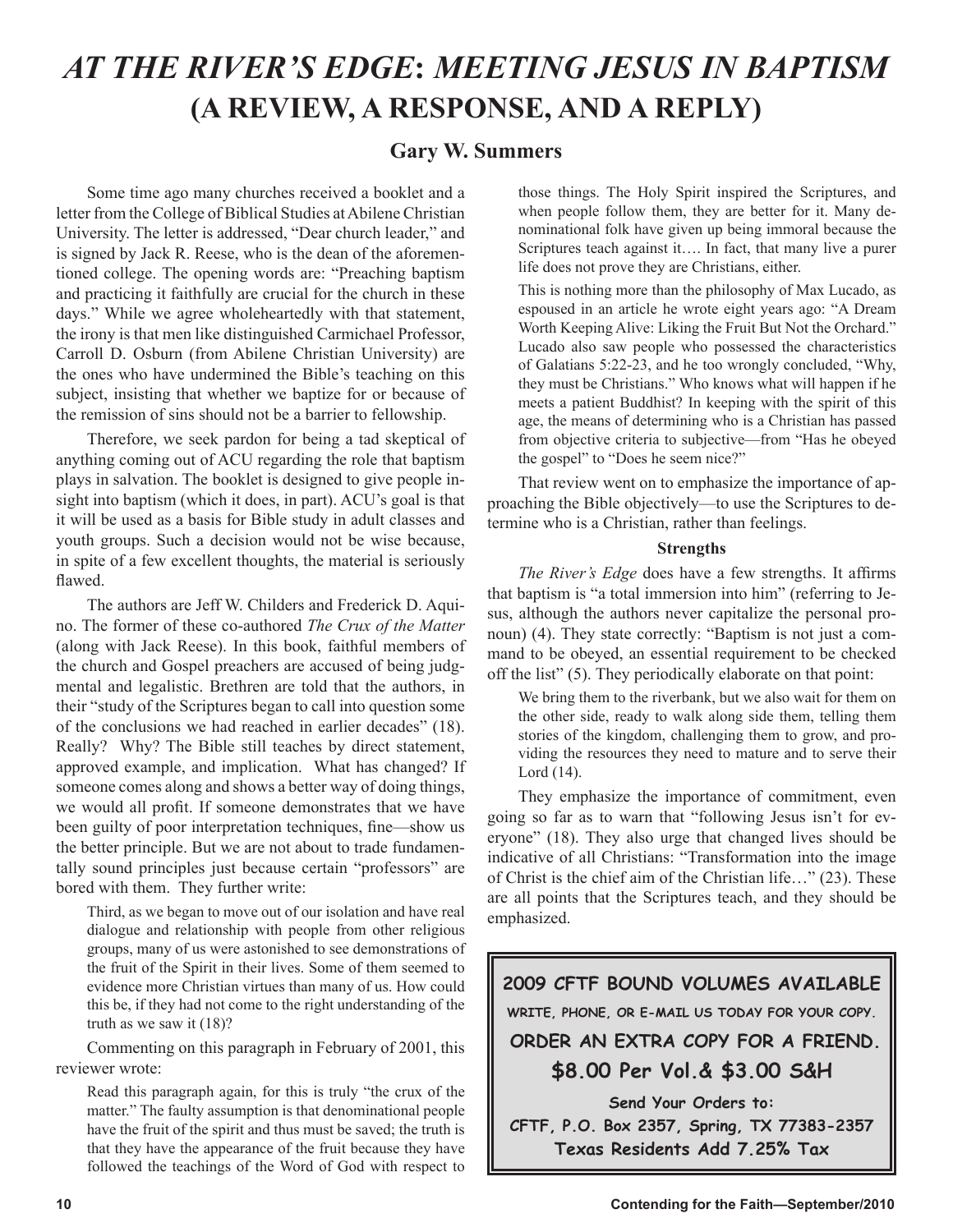# **The Importance of the Subject**

Since baptism is something that has been emphasized by the churches of Christ, perhaps we ought to explain the reasons for the attention that we give to it. The reason is NOT that it is more important than faith or repentance. In responding to God's grace, we must first decide whether we believe that the Bible is the inspired Word of God and whether we believe in the God Who inspired that Word. Once the evidence leads us to the correct conclusion (John 20:30-31) and we are ready to trust God and His Son Jesus to save us from our sins, another major decision must be faced.

Are we willing to repent? Everything else hinges on this point. We may know and be convinced of the truthfulness of the Word and the Deity of Christ, but do we really want to give up the sinful things in life that we practice? Many people want to grasp tightly all their worldly lusts and still be a redeemed Christian, but it simply does not work that way. A change in our actions, attitudes, and even our thinking is absolutely essential. Do we trust in God enough to give up sinful things and be satisfied with the spiritual blessings that come in their stead? It is precisely at this point that the most difficult decision is made.

If we determine to belong to God, then confessing that Jesus is the Son of God and being baptized are really no problem at all. If we are hungering and thirsting after righteousness (Matt. 5:6), and we know that baptism is required, we will be like those on Pentecost: **"Then those that gladly received his word were baptized**" (Acts 2:41; cf. v. 38). If all this is so, then why do we emphasize baptism?

Primarily, the reason is that there has been a concerted denial of its involvement in salvation. Many are preaching the unbiblical doctrine of "faith only," which does not allow for repentance, confession, or baptism. Most "sinner's prayers" do not mention these, either. Thus, we have taken it upon ourselves to call attention to the role of baptism in salvation.

## **Weaknesses and Errors**

Therefore, this booklet is greatly disappointing: while it discusses many worthwhile aspects of baptism, it does not take the opportunity to highlight its most crucial element the forgiveness of sins. The word blood does not occur in this booklet, which is remarkable. In fact, stating the truth about the blood of Christ washing away our sins in baptism is not thought worthy of mention, and, to the contrary, the authors think it should be ignored. They write: "Discussing baptism's essentiality reveals little, but looking into its essence can open our eyes to see the power of Jesus to cleanse and renew broken lives…" (5).

Wait a minute! How can the authors divorce baptism's essentiality from its essence? Its essence is the very thing that makes it essential. If baptism is involved in man's obtaining forgiveness of sins (its essence), then how can its essentiality be minimized? Yet the authors of this booklet do minimize baptism. Consider the following two sentences.

Baptism is a marvelous point of entry for disciples and should not be commandeered by agendas that reduce it to a simple rule or that focus solely on debates about its essentiality. Such agendas distract us from the essence of baptism, weakening our understanding of the discipleship it pictures (10).

If the authors are trying to move ACU out from under the dark clouds of suspicion regarding what they teach concerning salvation, this booklet will not accomplish that goal. The above statement insults those who have prepared diligently and debated successfully over the years on this very topic. No one who has ever engaged in the arena of honorable public discussion (by the way, have these men ever presented their views publicly and had them challenged?) ever had any other "agenda" but to teach people the truth concerning what the Bible says. If anyone has an agenda, it would be the authors of this booklet, and their purpose is to direct people's attention away from what the Bible teaches about the essentiality of baptism!

They also affirm that "it's unlikely that total agreement on every baptismal issue can ever be achieved" (10). What kind of gobbledegook is this? Those who are willing to hear what God has revealed on the matter stand in agreement. A sincere student of the Word will want to know what the word transliterated baptism means; does the New Testament authorize sprinkling and pouring or only immersion? A true disciple is not going to say that Biblical information is not important.

A true disciple will not be satisfied to be baptized and not know the reasons behind it. Yet the authors scrupulously avoid the fact that baptism is for the forgiveness of sins. In fact, Acts 2:38 is cited only one time in the entire booklet, and it is misapplied: "When a person is baptized 'in the name of Jesus' to receive 'the gift of the Spirit' (Acts 2:38), he or she is putting on Jesus, like putting on a different suit of clothes or a new skin (Galatians 3:27)" (8). First of all, the verse does not say that we are baptized to receive the gift of the Spirit. Peter spoke thus: "**Repent, and let every one of you be baptized for the remission of sins; and you shall receive the gift of the Holy Spirit"** (Acts 2:38).

Receiving the gift of the Holy Spirit is the byproduct of being baptized for the forgiveness of sins. Never did Peter or any other New Testament preacher tell sinners to be baptized in order to receive the gift of the Holy Spirit.

Second, why did the authors of this booklet omit the reason that Peter did give for baptism—for the remission of

**FIRST 35 YEARS OF** *CFTF ON DVD* **\$50.00 ORDER FROM** *CFTF* **P. O. BOX 2357 SPRING, TX 77383-2357**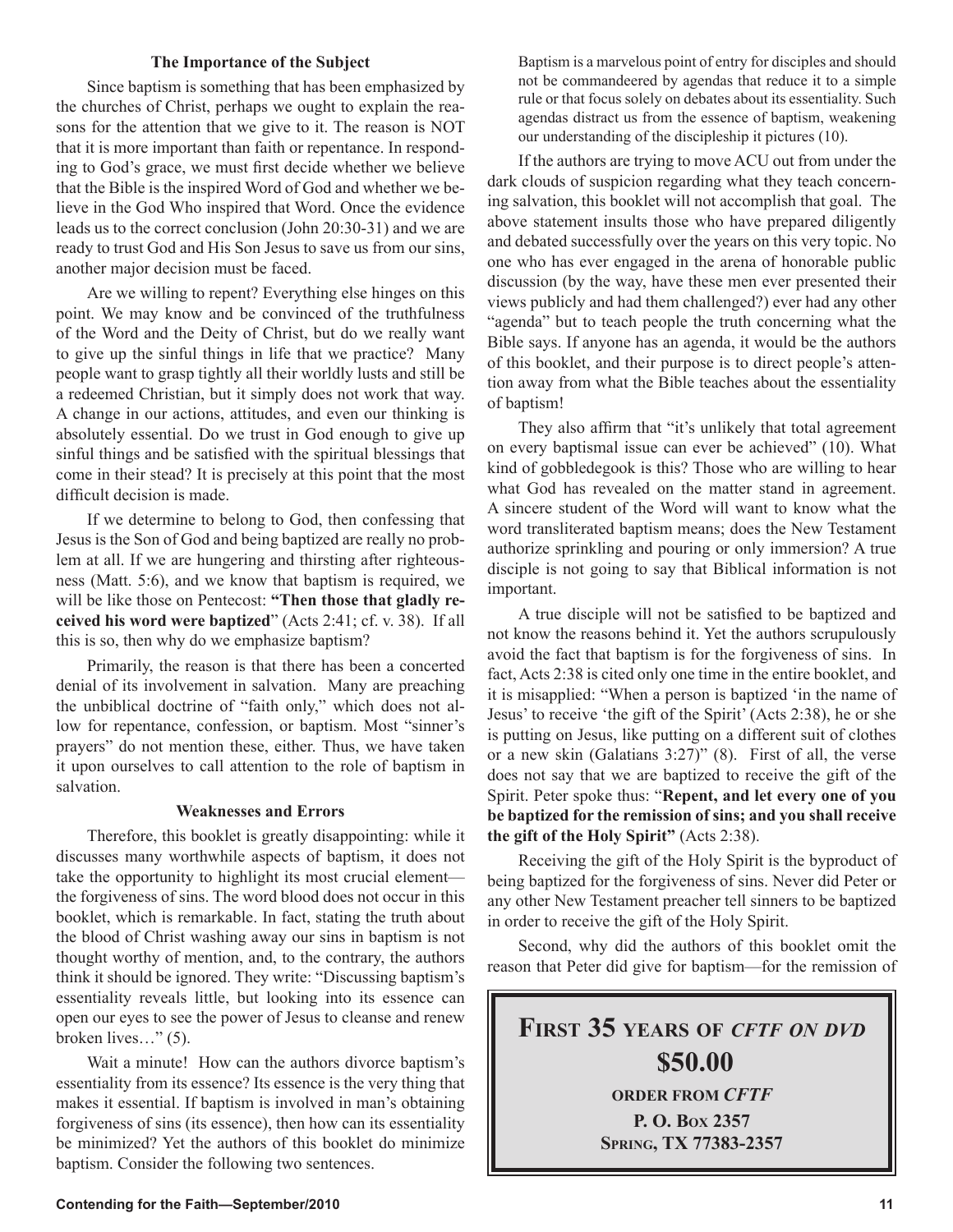sins? This is no accident or oversight; what we find in their words is a deliberate attempt to remove the purpose the inspired Holy Spirit put into the text and replace it with an idea that (although in the text) is not the purpose for baptism.

The writers progress even further in their clumsy efforts to obscure Acts 2:38. They provide three reasons for baptism. The first one refers to John 3:5-8 and the new birth, which is certainly an important passage. But then they say, "Our baptism connects us to the birth of Jesus. It is as if the Spirit of God were hovering over the waters, ready to bring forth a new creation at God's command (Genesis 1:2)" (9). What exactly is the connection between Jesus' birth and our new birth, according to them? This text makes no sense.

"Second, in the water, we're also joining Jesus in the Jordan river. His presence in the water purifies it, transforming it from a muddy stream into the cleansing waters that sanctify us to become his servants" (9). What? Cleansing has nothing to do with the physical quality of the waters (1 Peter 3:21). We are cleansed by the blood of Jesus WHEN we obey from the heart the command to be baptized (Rom. 6:17-18; Acts 2:38; Acts 22:16; Rev. 1:5).

The third point about joining Jesus in His death, burial, and resurrection is Scriptural, and they cite Romans 6:3-4. But they cannot bring themselves to say that baptism is essential to salvation or that it is the means by which our sins are washed away. Although they argue that we must die to ourselves, there is no hint that we must die to SIN. Romans 6:6 (which they do not mention, although it is in the context) gives both of these: **"Knowing this, that our old man was crucified with Him, that the body of sin might be done away with, that we should no longer be slaves of sin, For he who has died has been freed from sin"** (Rom. 6:6-7).

That the authors harbor a low view of the true purpose of baptism is seen by their opening comments. They describe baptism as "a long-awaited event or the spontaneous response to an inspiring sermon" (3). In what church has baptism been a long-planned event? Someone might make the decision to be baptized and plan for the following day, but we never encourage any one to put off obedience—particularly for a long time. In the New Testament, all obedience was immediate. What the authors describe sounds more like a ritual than baptism the way it is taught in the New Testament.

This notion was not accidental; they later encourage planning "the structure of Sunday worship around baptismal events" (13). This sounds like what the denominations do when they plan for a baptismal service every six months or so. They do not keep their baptisteries clean and ready for use. They only fill them up once or twice a year for their special public services. If one is going to pick out special clothing for the occasion (13), he certainly does not regard baptism as essential—the way it is presented in the New Testament. The authors (apparently) do not view baptism as the passing from a lost state into a saved one. Why would someone who has been taught about salvation properly want to wait to have his

sins removed? Imagine Ananias saying to Paul, **"And now why are you waiting? Arise and go buy some special baptismal clothes and in two weeks we will have a ceremony"** (Acts 22:16)!!

In their haste to dispense with baptism for the remission of sins, the authors (in effect) challenge the Lord Jesus Christ. For example, when we ask, "Is baptism the work of God or a human work?" we are forcing a false distinction that does not fit the full incarnational glory of God being unveiled in Christ (10).

Pardon the unsophisticated expression, O erudite and educated writers, but Hogwash! People need to know the answer to that question. If baptism is of men, then it is a work of human merit and cannot be considered part of salvation. If, on the other hand, it is the **"working of God"** (Col. 2:12, a Scripture not mentioned in this section), then it must be regarded as essential.

Furthermore, did it never occur to these "scholars" that this is the very question Jesus asked? "The baptism of John—where was it from? From heaven or from men?" (Matt. 21:25). Would they deign to take the Lord to task for pitting humanity against God (11)?

More could be said by way of criticism—especially regarding the Holy Spirit (#5, 29), but these comments are sufficient to convey the point that these authors, with the endorsement of Jack Reese, dean of the graduate school of theology, have attempted to sanitize salvation by removing from it the concepts of sin and the blood of Christ shed on the cross. They have tried to remake baptism into a positive, personal, "extreme makeover" experience. We are much safer with the New Testament, which presents baptism as that which removes the sins of the penitent soul, without which he would remain lost.

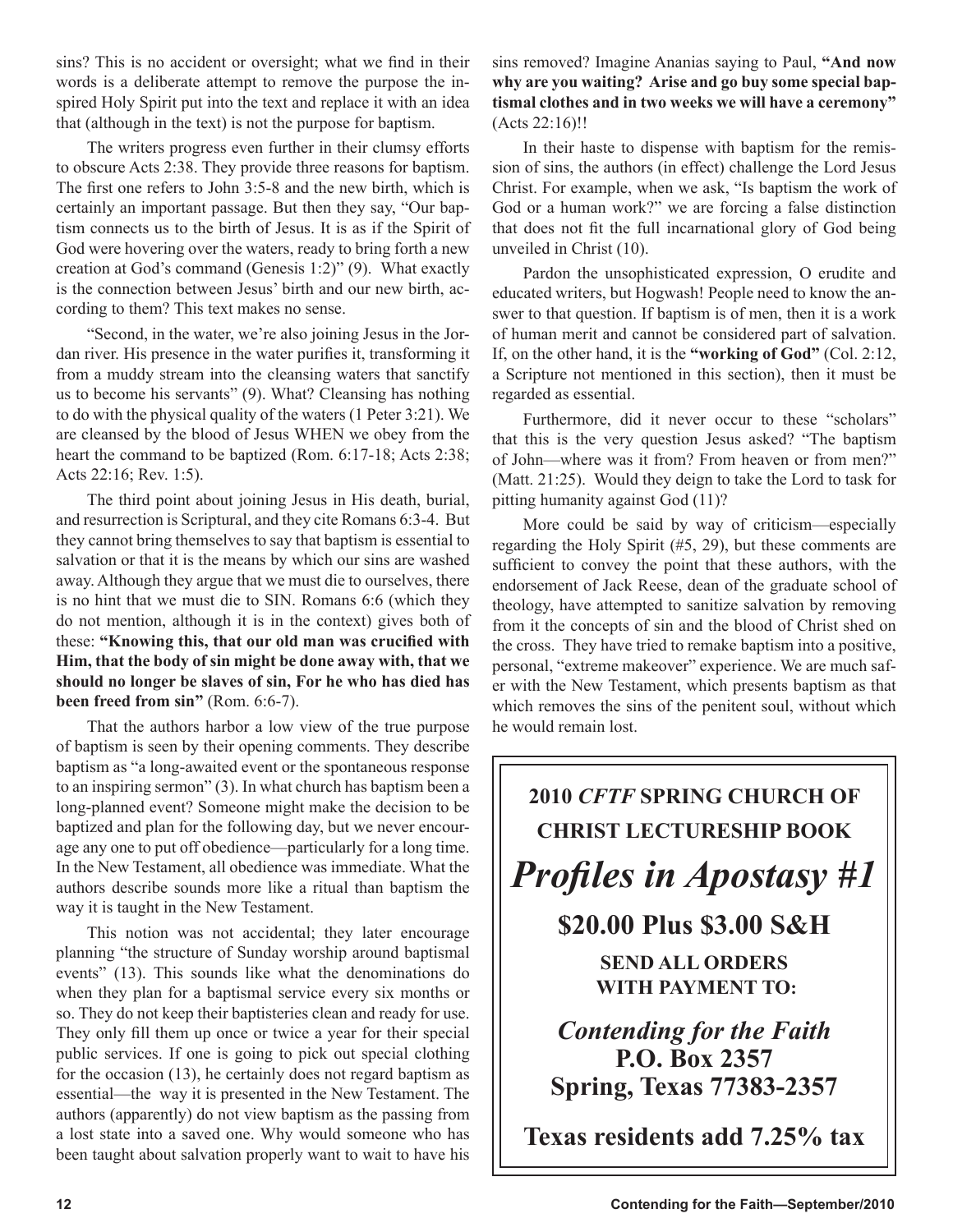# **A Response—At Apostasy's Edge**

On May 16th, I published a review of *At The River's Edge,* a booklet written by Jeff W. Childers and Frederick D. Aquino, published by ACU Press. One of the authors wrote and asked for a copy of my comments, which I emailed to him. A few days ago I received a 6-page response from him via e-mail. It was not exactly what I expected from the academic community (which would have been something like, "I'm afraid you missed the point of the book, old chap"). Instead, the reply was exceedingly defensive and quite accusatory.

My usual procedure in such matters is to quote directly from someone so that there is no possibility of misrepresentation, but the next to last paragraph reads:

I have sent you this letter because I believe that your review deserves a response. This is a personal letter and I trust that you will be ethical and not share, distribute or publish any portion of this letter without asking me first  $(6)$ .

This request, then, is the only part I will quote—for obvious reasons. It is perplexing, however. First of all, since he was involved in the publishing of a book (for public distribution and consumption), and since my review was therefore also public, why would he want his response to be kept private? If he really thinks that I did his material an injustice, why not defend it at the same level it was criticized—publicly?

Furthermore, I did not solicit this letter, nor did he bestow conditions before sending it, such as, "I will reply to you—but only if you keep it confidential." Therefore, in the absence of a prior arrangement, technically, I could quote every word, but out of consideration for the request, a paraphrase of the major points will be used instead—except for brief words or phrases in quotation marks. "Why even do that?" one might wonder. The explanation is that the e-mail is very instructive. If one of the authors reacted this way, others might, also.

Prior to the actual review, I noted that the booklet's purpose was to emphasize that baptism is crucial for the church at this time and that such a claim was ironic in light of Professor Carroll D. Osburn's de-emphasis of it. Author X (since even his name shall remain anonymous) accused me of "mudslinging" and said that what Osburn teaches has nothing to do with their booklet (1).

Really? In one sense, there is a point here, but it is nothing more than a quibble. While it is true that Osburn did not write this booklet, it is the case that all are professors at the same "Christian" university and that one of them denies the value of baptism while others allegedly uphold it (of course, they did not really uphold it, after all). This is precisely what was claimed–irony, which is not the same as "mud-slinging." But here is the most important question: "Does Author X disagree with Carroll Osburn on this subject?"

Concerning the fact that people are skeptical about any-

thing coming out of ACU regarding the role that baptism plays in salvation, Author X claimed I was "biased," "judgmental," someone with an agenda, an ACU basher, on an "anti-ACU crusade," and, furthermore that my heart was not right (1). [Is it because of paragraphs like this one that he did not want the letter shared?] No, actually, I was just being realistic. ACU, for years, has been at apostasy's edge. Sound Gospel preachers take issue with professors who term Genesis 1-2 as Creation Hymn myths, copies of which material were provided by Dr. Bert Thompson, and several brethren have seen the evidence. We further take umbrage at Andre Resner's blasphemous article, "Christmas at Matthew's House," in which it was irresistibly implied that Mary, the mother of our Lord, was an immoral woman, along with "dear, sweet Ruth." ACU's response to all of these irreverent professors has been to defend them. Paul taught that false teachers are to be noted (Rom. 16:17), not defended. It is true that many have no confidence in ACU—and rightly so.

If Paul could take issue with false teachers, why should we not do likewise? If ACU disagrees with Osburn's teaching against baptism, why is he a distinguished professor? I have no loyalty to any man-made institution—but rather to God, His Word, and the church of our Lord and Savior Jesus Christ. If ACU took a Biblical stand for Truth, faithful brethren would be ecstatic, but she repudiates no false doctrine—only those who point it out.

Next, I was accused of thinking that my readers are incompetent and trying to prevent them from reading the booklet for themselves (2). This charge is laughable. I assume that



*—Dub and Lavonne McClish*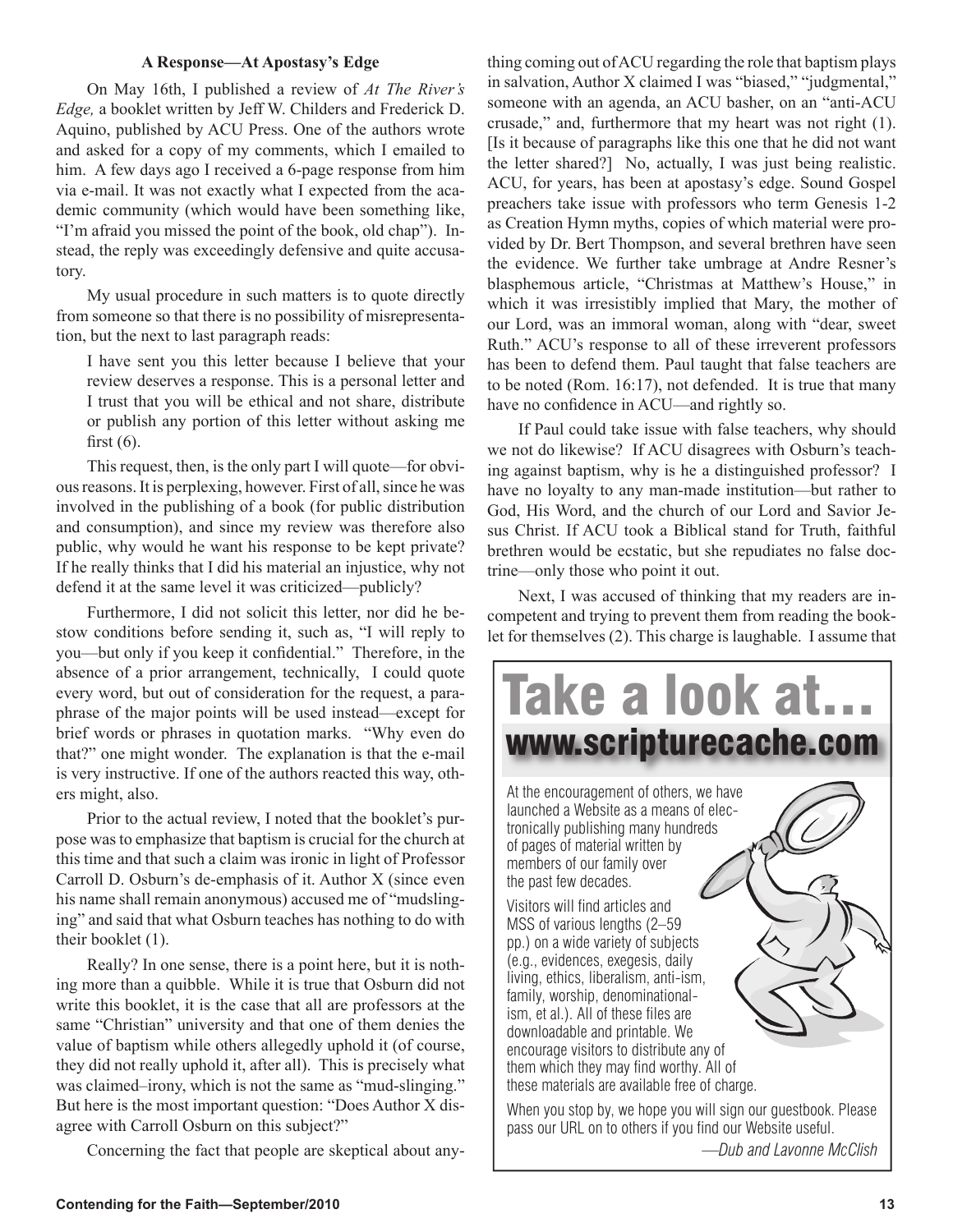all of those who read what I write are intelligent and competent. Every article I write is accessible to anyone and open for criticism. All of them are on the Internet (or soon will be), and occasionally people do take issue (although 90% of those who do are Max Lucado devotees). Author X's booklet is in my office and available for anyone to borrow. I asked the secretary here to read it and to specifically look for the word blood. She did not find it, either, and her overall impression was, "Are they supposed to be in favor of baptism?"

Also, I am accused of being dishonest because I mentioned a previous book by the same author and am therefore wrong for using the fallacy of "guilt by association." It would be wrong to conclude that two similar actions link people—without further evidence. For example, if a mobster likes Italian food and a Christian brother also enjoys it, it would not follow—if both were in the restaurant at the same time—that the brother is also a mobster. The connection must be greater than mere coincidence.

In this instance, however, when the author of two books is the same, such is scarcely coincidence or unrelated. Life is not a courtroom, in which evidence is suppressed and we are not allowed to know anything except what we are currently viewing. Most of the time, people select a great portion of their current reading based on what the author has previously written. A book jacket frequently mentions previous efforts by the same writer. In fact, *At the River's Edge*, on page 41, states: "Looking for more? Check out the other books in the *Heart of the Restoration* series, and this list features one of the co-author's previous works! This objection is fatuous!

## **Personal Pronouns**

In my review I made a parenthetical remark about the authors not capitalizing personal pronouns relating to Deity. Author  $X$  (or should it be author  $x$ ?) not only took offense but accused me of abiding by the 17th-century English literary ideology of human editors (2). This charge is just plain sloppy on his part. Although the King James translators chose to capitalize God, Father, and Holy Spirit (which are not capitalized in the Greek text), they did not capitalize personal pronouns relating to any of Them. It is the 20th-century New King James translators who did.

He said that the implication was that they did not reverence the Lord, which was "sheer rubbish," more "mud-slinging" (I'm beginning to wonder if I reviewed a religious publication or a political one), and "wrong" (2). The only thing he did not do is explain why they chose not to capitalize pronouns that refer to Deity. To be sure it is a preference, but most brethren think the upper case conveys an attitude of respect. It does not, however, involve a "thus saith the Lord."

## **Baptism**

When I explained that we emphasize baptism because so many people deny its involvement in salvation, Author X termed it a "bad move," arguing that I should not let denominations dictate how I present the truth (2). Did not Paul include the wonderful definitions of love in 1 Corinthians 13 because those brethren were deficient in it? Did Paul let the Judaizing teachers influence what he said and how he wrote to the Galatian brethren? The rationale that would ignore what others think makes no sense. Did Jesus not ask what men were saying about Him (Matt. 16:13)? If the Bible is to be relevant, we must take into account the current popular thinking—and deal with it in light of the Scriptures. To teach about baptism, for example—and not take into account that a large segment of society envisions (upon hearing that word) sprinkling or pouring—would constitute a high order of foolishness and naiveté. How can one also not assume that people have been erroneously taught that they are saved before and apart from baptism?

Previously, I asked: "If baptism is involved in man's obtaining forgiveness of sins (its essence), then how can its essentiality be minimized?" Author X exhorts me to be "more honest" and then poses a false dilemma about agreeing with him or admitting that baptism is just a rule (3). His comments here really make no sense. What more honesty can be required than to say baptism is not a ritual but rather a required, meaningful, essential act? He is the one who never mentioned the blood of Christ and barely noticed Acts 2:38, yet he accuses me of "spoon-feeding" people "baby food" (3).

Of my affirmation: "Those who are willing to hear what God has revealed on the matter stand in agreement," he replies: "Are you serious?" Yes; sometimes I attempt to use a little humor, but this was not one of those instances. He again offered me a false dilemma—which I decline to accept—and accused me of being "the slave of a very suspicious and crusading agenda" (3). Does he think I will believe his vain repetition just because he devotes himself to "much speaking"? To answer my point, he gives examples of using a baptistry versus a natural body of water and disagreements over whether someone is too young to be baptized. Therefore, conscientious brethren can be in disagreement. The illustrations would work better if they were the subject. The context of those "willing to hear" what God has revealed about baptism refers to its essentiality, which he should know. This is just an effort of distraction from the primary issue.

# **Absurdity**

The main criticism I had of their booklet (and there were others that were not dealt with) was that they were writing, ostensibly, to elevate baptism to its rightful place; yet they did not discuss the key characteristic of its connection with the forgiveness of sins—although it is mentioned briefly on page 10. Author X castigated me for not mentioning Acts 2:39 and therefore, obviously believing that baptism was only for people in the first century (3)! He would be right in reaching such a decision if I had written a book with that very purpose

HELP CFTF GROW! —Sign up five new subscribers in 2010—Send subs. to: P.O. Box 2357–Spring, TX 77383–2357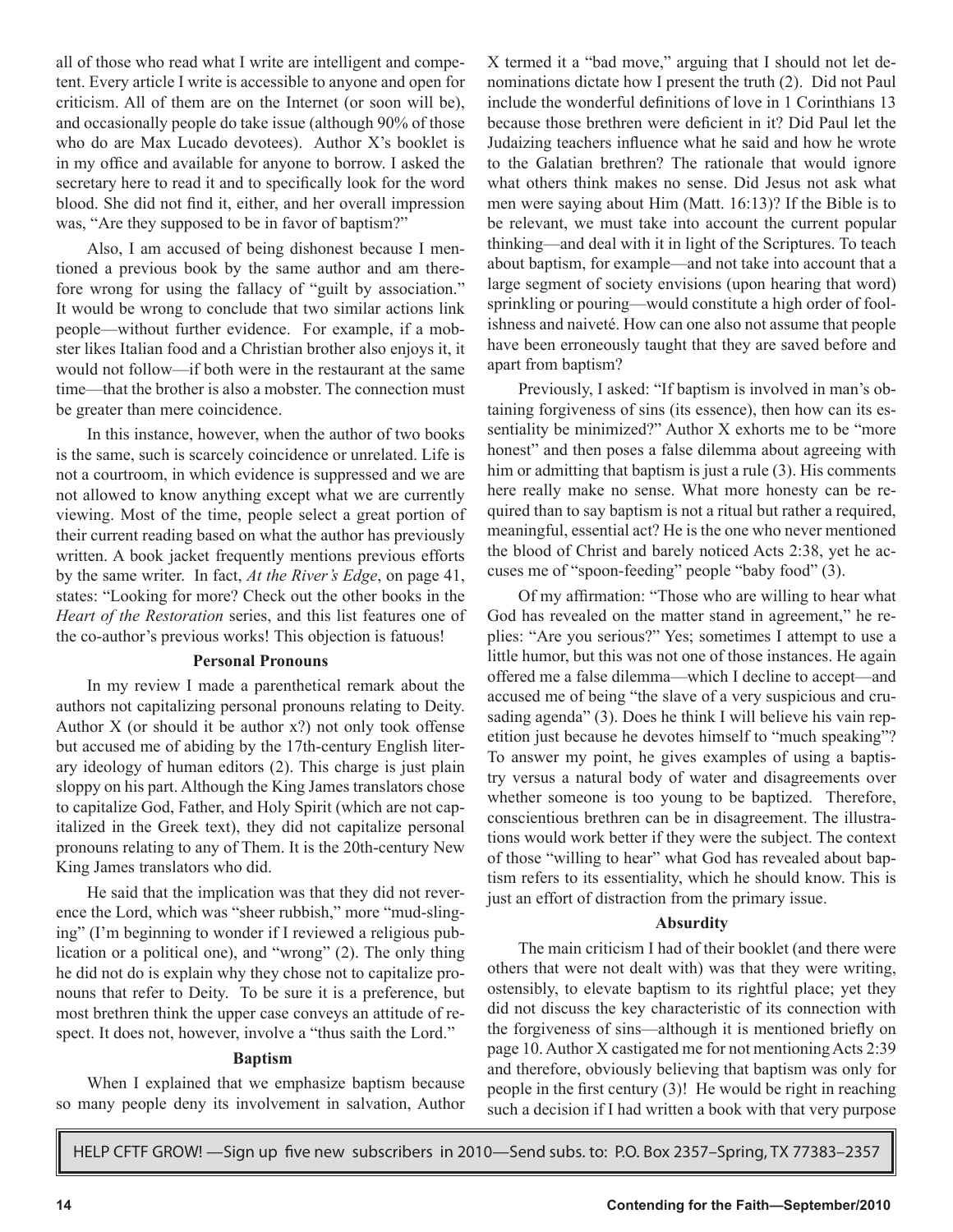in mind and then omitted it. Such was not my goal, however; this lame censure is mere flummery.

It is with great pleasure I report that Author X says he strongly believes in Acts 2:38 and that he baptizes for that reason (4). He offers an explanation for their rationale; they wanted to concentrate more on the "Gospels" (actually there is only one Gospel—just four accounts of it) (4). Okay, then, why did John baptize? He preached a baptism of repentance **"for the remission of sins"** (Mark 1:4). Jesus also said that His blood was **"shed for many for the remission of sins"** (Matt. 26: 28). What a great opportunity to show the connection of the blood of Christ to the remission of sins. Why did they not do so?

He wonders why I did not mention this sentence: "First, we're reborn by water and the Spirit, experiencing a **"washing of rebirth and renewal,"** as a new creation cleansed of sin (John 3:5-8)" (9).

I highlighted the passage, and there is nothing wrong with it—except that it needs more explanation. Any denominational person could quote these verses and make the same point. We waited for further explication of the words but found none. Frankly, I could not comprehend the point made next, which was: "Our baptism connects us to the birth of Jesus" (9). Apparently, Mary conceiving Jesus by the Holy Spirit is supposed to have something to do with us becoming a new creation. But we are born again by the Spirit in the sense of being begotten by the Word (1 Peter 1:23). The two concepts are not similar.

# **"There's Power in the…."**

Author X agrees that we are saved by the power of Jesus' blood, but then adds that to link baptism with the blood of Christ is "not a major New Testament theme." He then accuses me of depending more on "preaching traditions" and spiritual songs, and "debating traditions" than the Word of God (4). First of all, why should "debating traditions" be dismissed with a wave of the hand, as though they were part of a pile of dirty laundry? In debates, our brethren have compiled some of the best and compelling material to make their points. They have frequently converted souls with their careful argumentation and reasoning from the Scriptures. Those brethren ought to be praised rather than dismissed as insignificant.

Second, blood and water came forth from the Lord's body, according to John 19:34. The book of Hebrews mentions the blood of Christ several times in the context of forgiveness of sins (see chapters 9-10). Furthermore, why did the eunuch ask to be baptized, since Philip had preached to him Jesus (which would include the shedding of His blood for our sins)? The New Testament obviously connects the blood of Christ with baptism for the remission of sins. The diatribe against their mention of blood continues for another paragraph.

# **Planning**

The next paragraph is just as shrill. In response to the criticism of baptism being a long-planned event, he accuses

me of not being sensitive to the training of children and advocating that every baptism be a "surprise." Actually, there was nothing in the context about children being trained from birth or the parents looking forward to their baptism all their lives. The authors simply wrote: "Whether a long-planned event or the spontaneous response to an inspiring sermon, a public baptism was an event of great importance" (3). No one would imagine, from those words, the interpretation which Author X seeks to place upon these words. How many readers have ever witnessed a baptism that would qualify as a "long-planned event"? Some may have waited two or three days—perhaps, a week at most. Churches do not plan far in the future for baptisms. Even when young people are involved, it is not generally known very far in advance. In fact, parents have often admitted, "I had no idea he would obey today." Author X did not satisfactorily explain the terminology used here, nor did he comment on the use of the word "ceremony" in connection with baptism.

Once again, I was tagged as one who has a "mud-slinging agenda" for being critical of baptisms as long-planned events (with respect to special clothing) (5), but there was no response to the observation that in the Scriptures baptisms were usually impromptu and immediate.

Did I misrepresent the authors in saying that they do not view baptism as the passing from a lost state into a saved one? Author X declares that the booklet portrays baptism as "a radical change from non-disciple to disciple" (5). These are not identical expressions in the minds of most people.

He chastises me for showing that baptism is a Divine work ("the working of God"), and I cited Colossians 2:12, which he ignored. He tries to make me say that "human response" is not a part of it. Of course, it is, but that fact does not negate that God is the one who washes away our sins WHEN we obey, which I had affirmed.

He closes by stating that we both believe in baptism (6). Nearly every religious person does. Many, however, fail to see the meaning of the word (its mode—immersion), and few understand that its purpose is for the forgiveness of sins. How about a booklet on that?

# **—5410 Lake Howell Road Winter Park, FL 32792**

## **GRAGGARAR CARGE**

*An appeaser is one who feeds a crocodile – hoping it will eat him last.*

*If you have an important point to make, don't try to be subtle or clever. Use a pile-driver. Hit the point once. Then come back and hit it again. Then hit it a third time – a tremendous whack*!

*The truth is incontrovertible, malice may attack it, ignorance may deride it, but in the end; there it is.*

**— Winston Churchill**